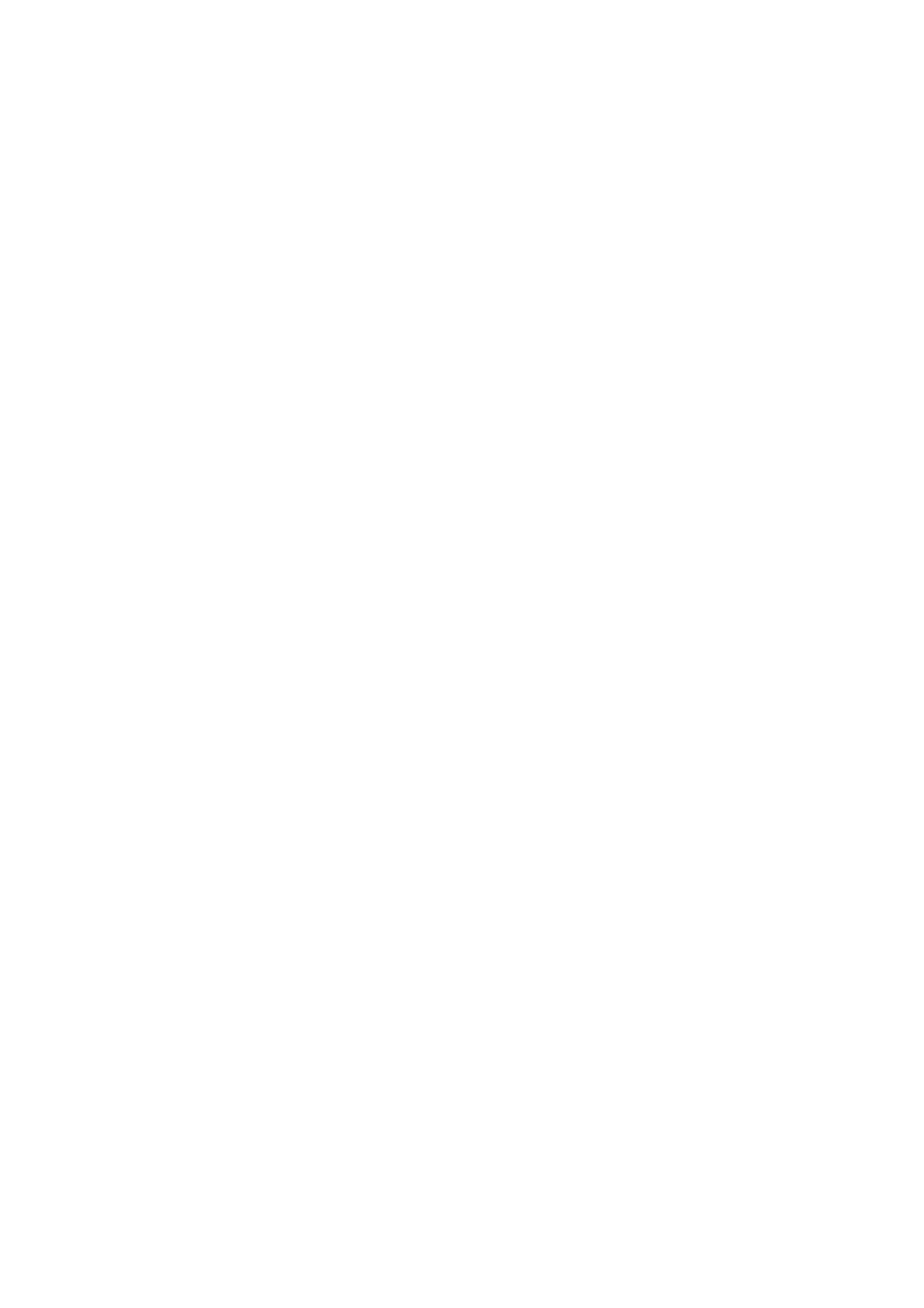## **EUROPEAN UNIVERSITY INSTITUTE DEPARTMENT OF ECONOMICS**

*Distribution-Free Learning* 

**KARL H. SCHLAG**

EUI Working Paper **ECO** No. 2007/1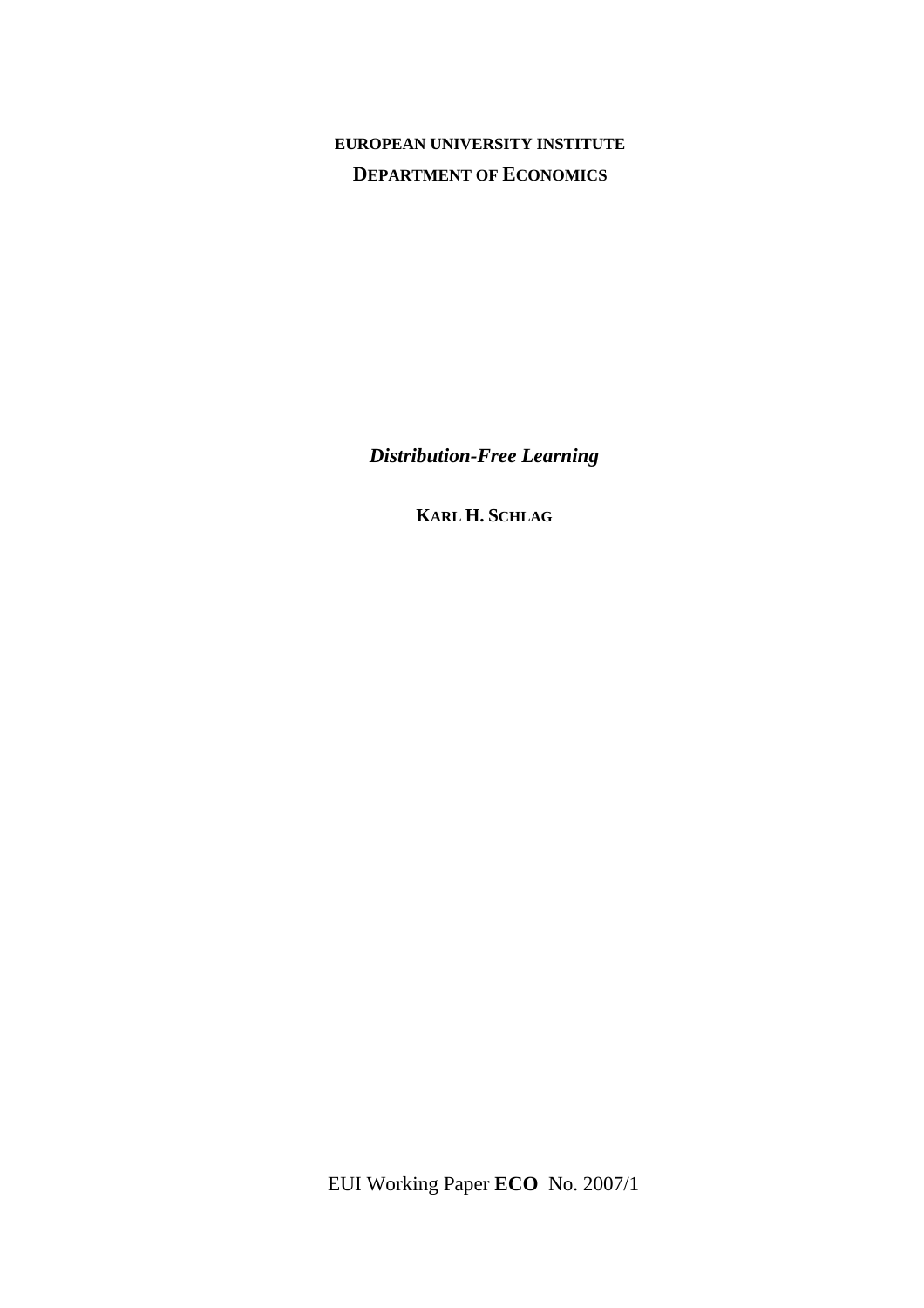This text may be downloaded for personal research purposes only. Any additional reproduction for other purposes, whether in hard copy or electronically, requires the consent of the author(s), editor(s). If cited or quoted, reference should be made to the full name of the author(s), editor(s), the title, the working paper or other series, the year, and the publisher.

The author(s)/editor(s) should inform the Economics Department of the EUI if the paper is to be published elsewhere, and should also assume responsibility for any consequent obligation(s).

ISSN 1725-6704

© 2007 Karl H. Schlag

Printed in Italy European University Institute Badia Fiesolana I – 50014 San Domenico di Fiesole (FI) Italy

> http://www.eui.eu/ http://cadmus.eui.eu/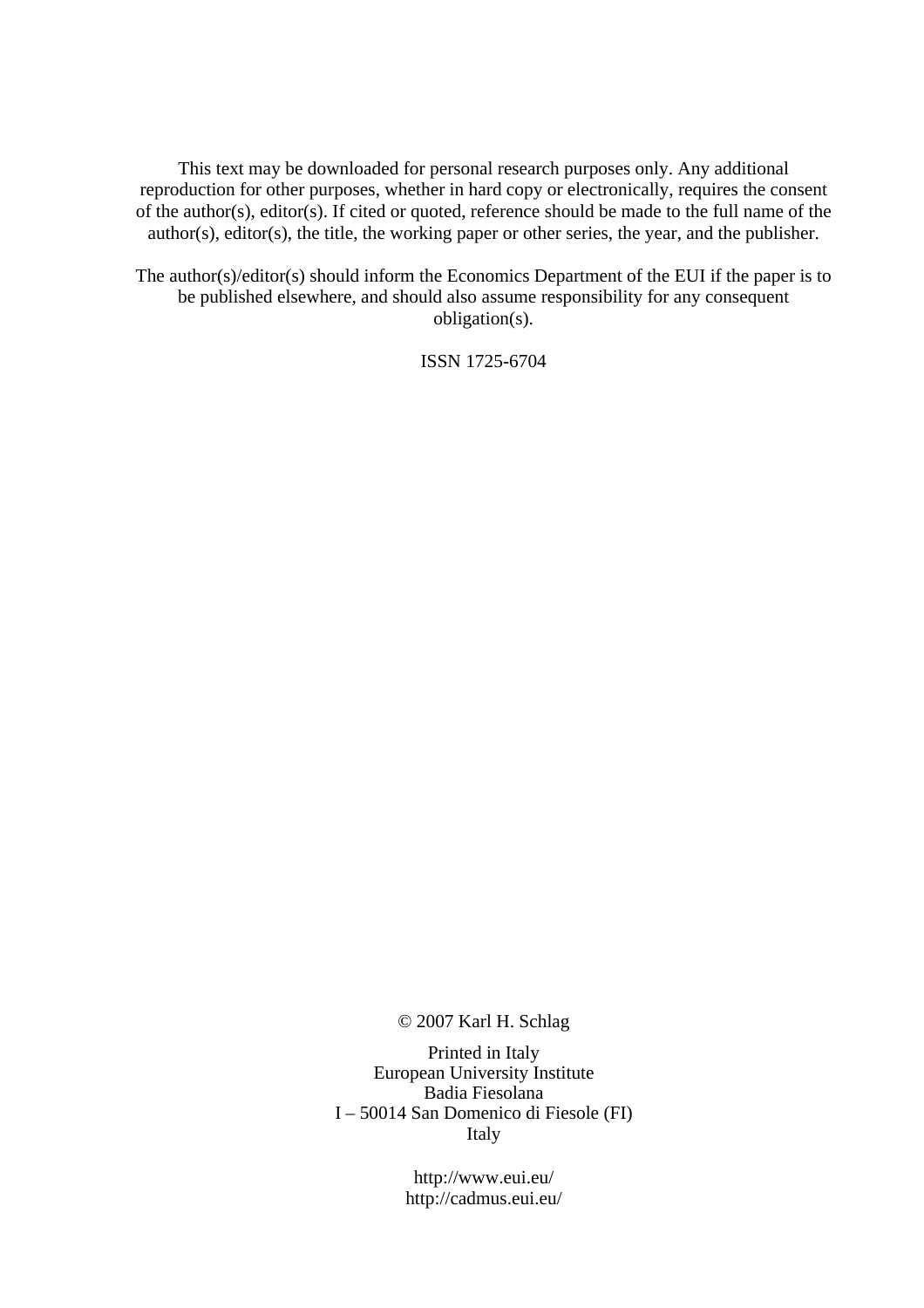# Distribution-Free Learning

Karl H. Schlag European University Institute<sup>1</sup>

December 30, 2006

<sup>1</sup>Economics Department, European University Institute. Via della Piazzuola 43, 50133 Florence, Italy, schlag@eui.eu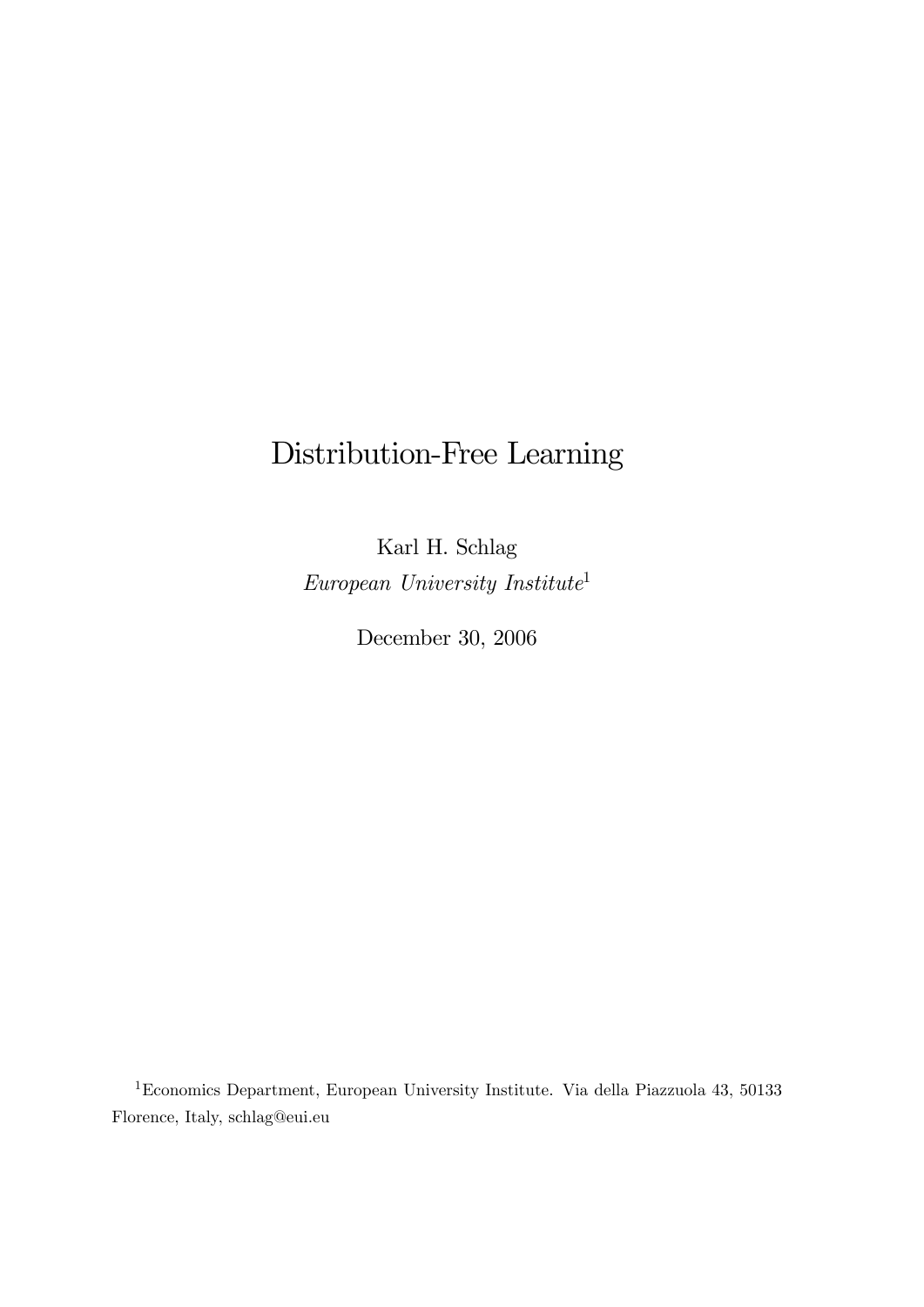#### Abstract

We select among rules for learning which of two actions in a stationary decision problem achieves a higher expected payoff when payoffs realized by both actions are known in previous instances. Only a bounded set containing all possible payoffs is known. Rules are evaluated using maximum risk with maximin utility, minimax regret, competitive ratio and selection procedures being special cases. A randomized variant of fictitious play attains minimax risk for all risk functions with ex-ante expected payoffs increasing in the number of observations. Fictitious play itself has neither of these two properties. Tight bounds on maximal regret and probability of selecting the best action are included.

Keywords: fictitious play, nonparametric, finite sample, matched pairs, foregone payoffs, minimax risk, ex-ante improving, selection procedure.

JEL classification numbers: D83, D81, C44.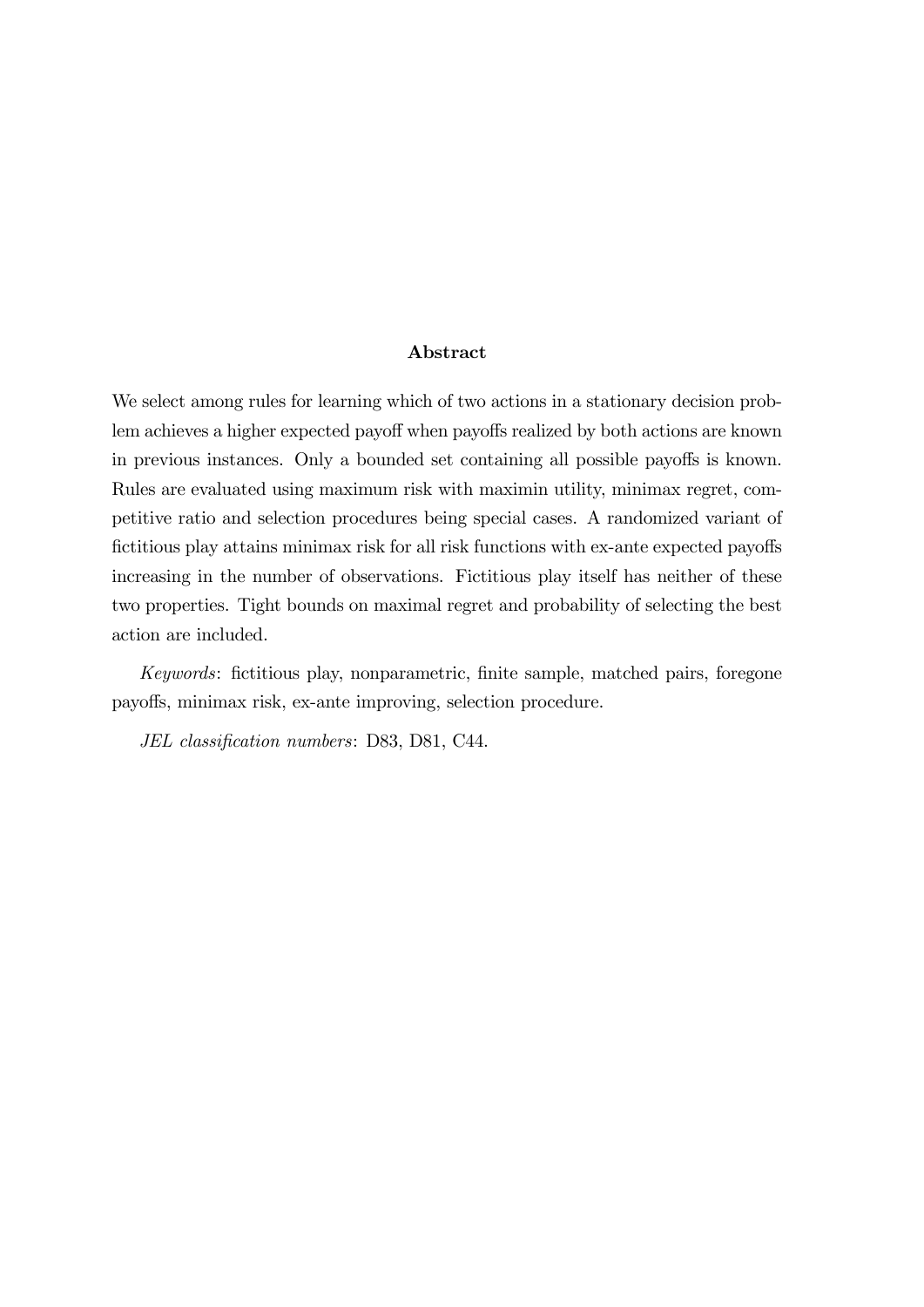## 1 Introduction

How can we learn from a given finite sample or learn over time from own previous experience without relying on some prior? We investigate this issue in a stationary decision problem with two ex-ante identical actions, each generating a random payoff from an unknown distribution, in which one knows what each action would have realized in some previous instances. The objective is to choose the action that yields the higher expected payoff. Examples include invest or not invest, buy or not buy, forecasting which of two states occurs next, comparing well-being before and after a treatment, and cooperate or defect when acting as if opponents are non strategic. We present a "universal" nonparametric distribution-free learning rule when there is a known bounded set that contains any payoff.

Learning is traditionally associated to the process of updating some prior when new information arrives using Bayes' rule. Anscombe and Aumann (1963) present axioms that imply that preferences are based on some subjective prior. This prior is deduced from preferences but not from the primitives of the model. Different priors can lead to different choices. The flexibility of the model results in ambiguous predictions. One cannot speak of learning in terms of inference. Justification of choice in front of others can be problematic as the subjective prior cannot be deduced from observables.

In this paper we would like to investigate individual learning that does not rely on such a prior. We focus on the extreme case in which the two actions are ex-ante identical so that there is no initial information that can be used to compare the two actions. Three alternative decision making criteria that do not involve priors have been axiomatized: maximin utility, minimax regret and relative minimax. The first two, due to Wald (1950) and Savage (1951) respectively, have both been axiomatized by Milnor (1954) and recently also by Stoye (2006). The Symmetry Axiom plays a central role in ensuring that choice only depends on observables as it postulates that choices are not allowed to depend on labels. Relative minimax has been introduced and axiomatized by Terlizzese (2006) and also satisfies the Symmetry Axiom. An alternative is to focus on the probability of selecting the best action as in the literature on selection procedures starting with Sobel and Huyett (1957). One may wish to capture learning in a repeated decision making context by postulating that expected payoffs should be increasing between rounds conditional on the previous round  $(ab - b)$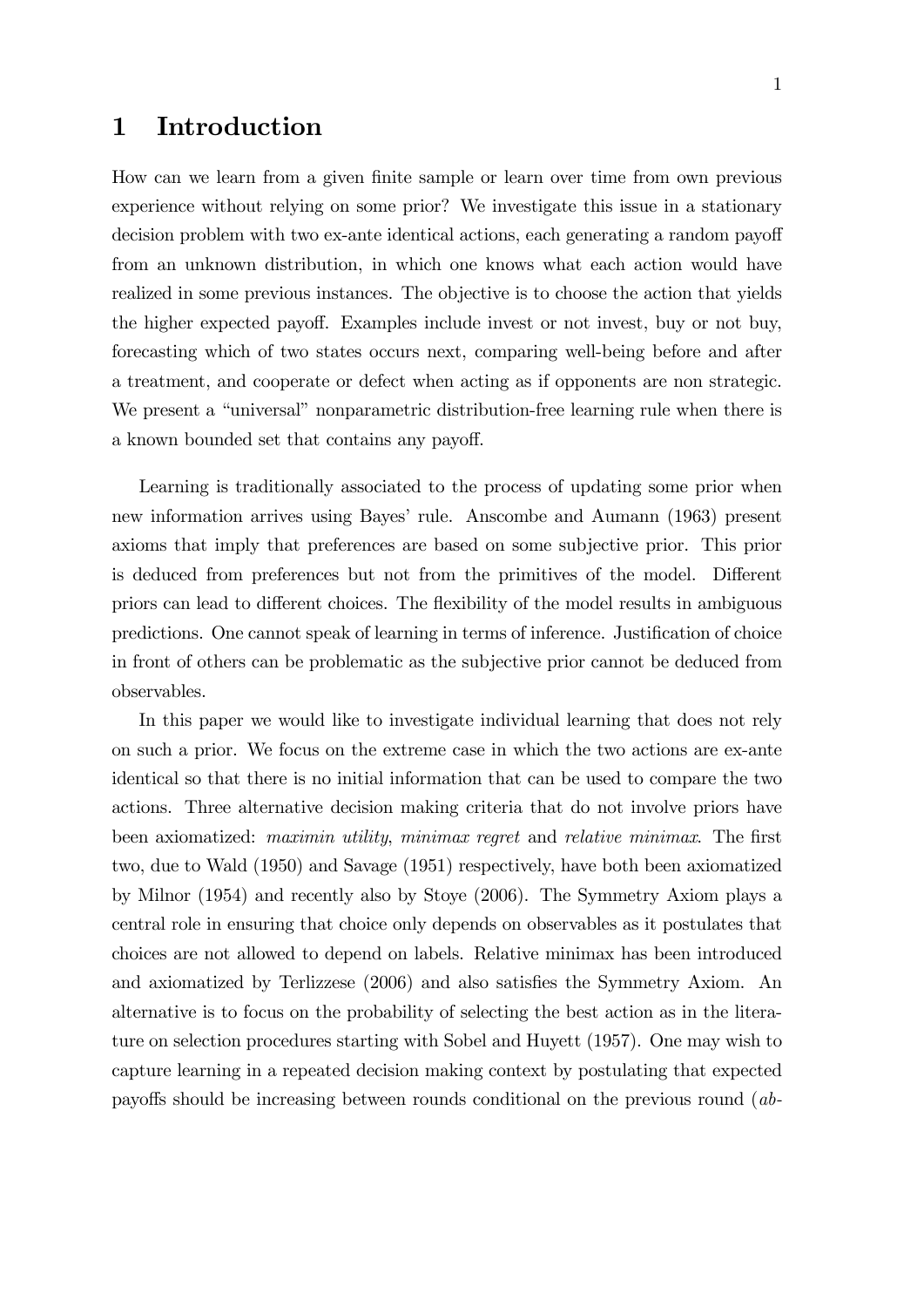solute expediency, Lakshmivarahan and Thathachar, 1973) or from an ex-ante point of view before making the first choice (ex-ante improving, Schlag, 2002, cf. Börgers et al. 2004). Learning without priors is very common in machine learning, artificial intelligence and computer science. Classical statistics and a large part of statistical decision theory is based on making choices without assessing priors.

To put our work in perspective we review some concepts. Our model is *distribution*free as we make no assumptions on the underlying distributions apart from specifying conditions on its support. For instance one can impose the minimal condition that payoffs belong to a given bounded interval. In this case our approach is also *nonpara*metric (Fraser, 1957) as the set of possible distributions is then infinitely dimensional. While *social learning* includes gathering information from others, we focus on *indi*vidual learning that only involves using information from own previous experience. Following Rustichini (1999), partial information refers to learning from own previous payoffs while *full information* assumes that the payoff of each action is observed in each realization (also called matched pairs or paired data in statistics). In the context of repeated decision making, the full information setting is also called learning from foregone payoffs.

Only little is known about how to make choices when learning without priors, in particular if the "how" is assessed according to some formal decision criterion. Specifically we are interested in stationary decision problems: games against nature as opposed to games against other players. One may also choose to treat games against others as games against nature by ignoring the strategic aspect of opponent's play. There has been some research concerned with learning in the limit where average payo§s are evaluated once an inÖnite amount of data has been gathered (Robbins, 1952, Rustichini, 1999), some studying rates of convergence (e.g. Lai and Robbins, 1985). It is astonishing how much attention has been given to such studies on learning in the limit without even incorporating concern for uniform convergence in view of the fact that typically data is either limited and the decision maker has a minimal degree of impatience. We are interested in learning from finite samples as well as in learning over time from own previous experience.

Some results on learning in stationary decision problems are available for the partial information setting. Canner (1970) shows how to choose under minimax regret when facing a sample in which each action has been sampled equally often. Schlag (2006a) derives a rule that attains minimax regret for a given sample size when the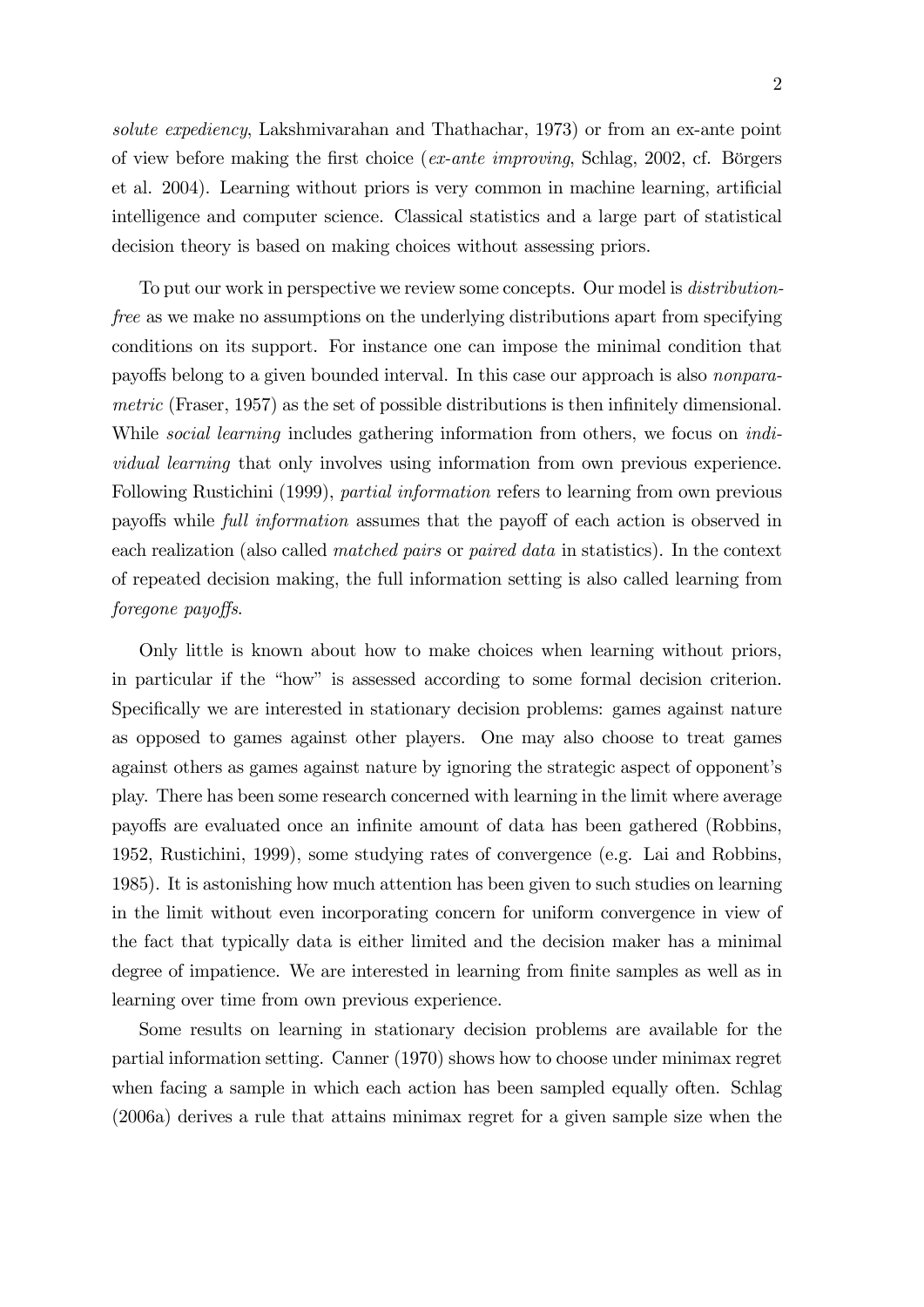rule also specifies which action to sample. Berry and Fristedt (1985) and Auer et al. (2002) derive upper bounds on the minimax regret of a patient decision maker learning over time. Schlag (2003) identifies rules involving commitment that attain minimax regret when the discount factor is not too large. Börgers et al.  $(2004)$  select among the absolutely expedient learning rules that have a single round of memory.

For the full information setting, results have only been obtained for learning in the limit. Fictitious play (Brown, 1949), that specifies to choose an action that achieved the highest empirical average payoff, will almost surely select which action is best (in terms of achieving the highest expected payoff) in the long run. Other prominent rules with this property are the exponential adjustment process of Rustichini (1999) and regret matching of Hart and Mas-Colell (2000).

This is the first paper that investigates distribution-free learning within the full information setting beyond the case of learning in the limit. Note that the full information setting is more tractable than the partial information setting as there is no trade-off between exploration and exploitation. The information gathered does not depend on previous choices.

The formal criterion for selection in this paper is *minimax risk* (Wald, 1950) where the underlying loss function is assumed to be symmetric and to only depend on the expected payoffs. All common distribution-free decision making criteria are included: competitive ratio (Borodin and El-Yaniv, 1998), relative minimax, minimax regret, maximin utility as well as maximizing the minimal probability of selecting the best action conditional on a minimal difference between the two means (Sobel and Huyett, 1957). We also evaluate whether rules are ex-ante improving or absolutely expedient.

Assume first that payoffs are restricted to be binary valued, e.g. an outcome can only either be a success or a failure. Then we find that fictitious play attains minimax risk for any given number of observations and that fictitious play is ex-ante improving. This is the first formal foundation of fictitious play for finite samples without using priors.<sup>1</sup> However once payoffs can equal one of three different values then fictitious play looses its nice properties due to its ignorance of small differences in payoffs. There is a loss function, defined by the objective of not choosing the worse action, such that fictitious play does not attain minimax risk for any  $n \in \mathbb{N}$ . Moreover fictitious play is no longer ex-ante improving. In fact, for any given number  $m$  we

<sup>&</sup>lt;sup>1</sup>The only previous result for finite samples is due to Fudenberg and Kreps (1990) who show that fictitious play is a best response to a Dirichlet prior.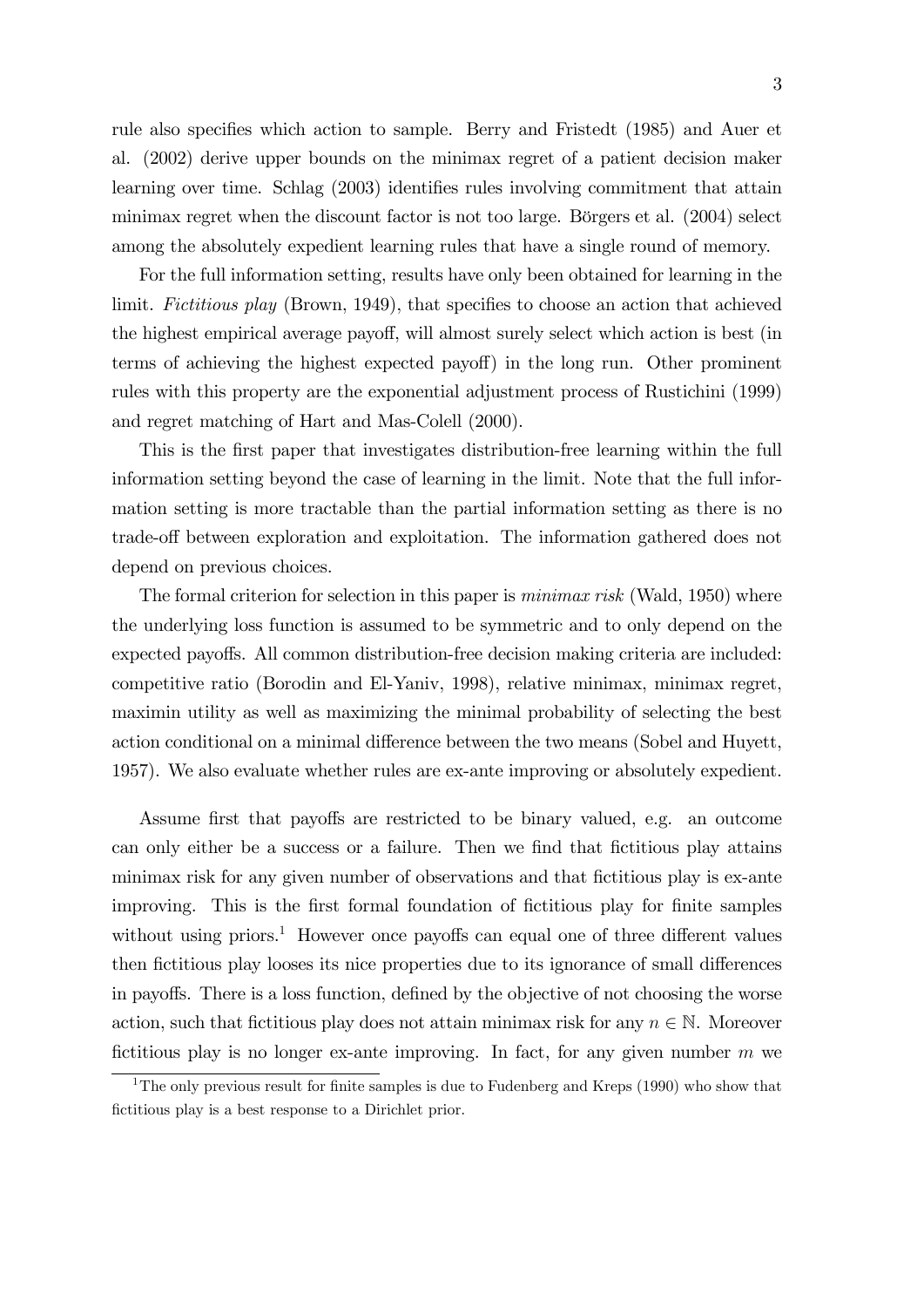present an example with support on three outcomes in which the expected weight under fictitious play on the better action is strictly decreasing until  $m$  choices have been made. Of course, as mentioned above, fictitious play almost surely chooses the best action in the limit.

We are genuinely interested in making choices when each action can yield more than two possible payoffs. We assume that there is a known bounded interval that contains all payoffs that can be generated by either action. Knowledge on the underlying support can be included and our results apply when two conditions are fulfilled. (a) The two actions are ex-ante identical. (b) For any distribution there is always one with the same means that only has support on the extreme payoffs in the given bounded interval. The rule we select is a variant of fictitious play we call *binomial fic*titious play. According to this rule, observed payoffs are first randomly transformed into a binary sequence before choosing according to fictitious play. We show that binomial Öctitious play attains minimax risk for any underlying loss function. Moreover, binomial Öctitious play achieves lower maximal risk than Öctitious play among all distributions that have the same underlying means. In addition, binomial Öctitious play is ex-ante improving and almost surely chooses the better action in the limit. One may argue that these results justify to call binomial fictitious play a universal learning rule.

Mathematically our selection result combines two findings. Fictitious play is a best response to any symmetric prior when payoffs are binary valued and there are only two actions. The randomization technique demonstrated in Schlag (2006b) that first independently appeared in Cucconi (1968) in a statistical application and in Schlag (2003) for decision making shows how to transforms exact results for the binary case into exact results for the nonparametric setting.<sup>2</sup>

We also provide some insights into the class of rules that attain minimax risk when only a bounded interval containing all payoffs is known. Some decision making criterion such as maximin utility have no prediction power. Choosing each action equally likely and thus ignoring information given by the sample attains maximin utility. More valuable insights are gained for loss functions that reflect learning when learning matters in the sense that loss is only above the minimum level if both actions do not yield the same expected payoff.<sup>3</sup> The minimax regret criterion is based on a

 $2 \text{``Exact''}$  is a term from statistics that refers to claims that are not based on asymptotic results.  $3$ We do not allow for concern for lower variance provided means do not differ. Note that ax-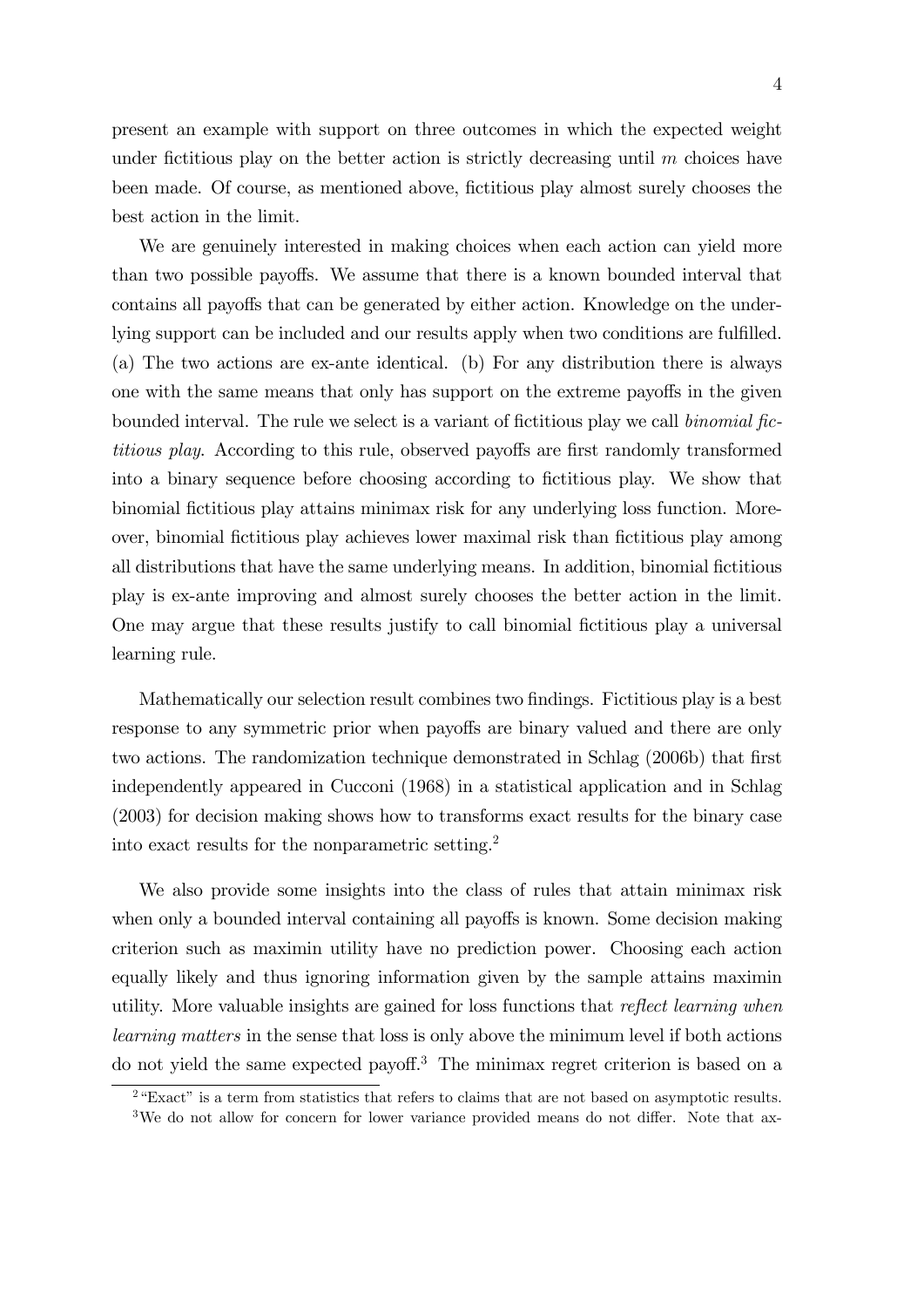loss function that has this property. For such loss functions we show that in order for an alternative rule to perform similarly well as binomial fictitious play it must behave like (binomial) fictitious play when facing a sample consisting only of binary valued payoffs in which empirical averages of the two actions do not coincide.

Performance of binomial Öctitious play is illustrated in two settings. The value of minimax regret is presented for a given sample size and in the repeated decision making setting, building on results in Schlag (2006a). The maximal probability of guaranteeing selection of the best action conditional on the two means being sufficiently different is cited from Schlag (2006b). We show that the rule that turns out to attain minimax risk in these two settings, the binomial average rule, is not surprisingly dominated by binomial fictitious play as the binomial average rule is designed for partial information and its minimax risk property under full information is only a side product in these two papers.

The power of our results stems from the fact that we limit attention to a very simple decision problem. Once there are more than two actions then fictitious play is no longer a best response to any symmetric prior over binary valued payoff distributions. It is only a best response when actions are known to be independent. With the techniques used in this paper one can only prove that binomial fictitious play achieves minimax regret when payoff distributions associated to actions are known to be independent.

The presentation proceeds as follows. In Section 2 we present the setup. In Section 3 we present binomial fictitious play and compare it to fictitious play. Section 4 contains the analysis of minimax risk. In Section 5 we consider the two-armed bandit setting and derive the value of minimax regret for two alternative specifications of time preferences. In Section 6 we briefly consider more than two actions, in Section 7 we conclude. In the appendix we describe the connection between minimax risk and hypothesis testing.

iomatized criteria such as minimax regret and maximin utility capture any concern for minimizing dispersion by first translating outcomes into utility. These utilities should then be identified with what we call payoffs.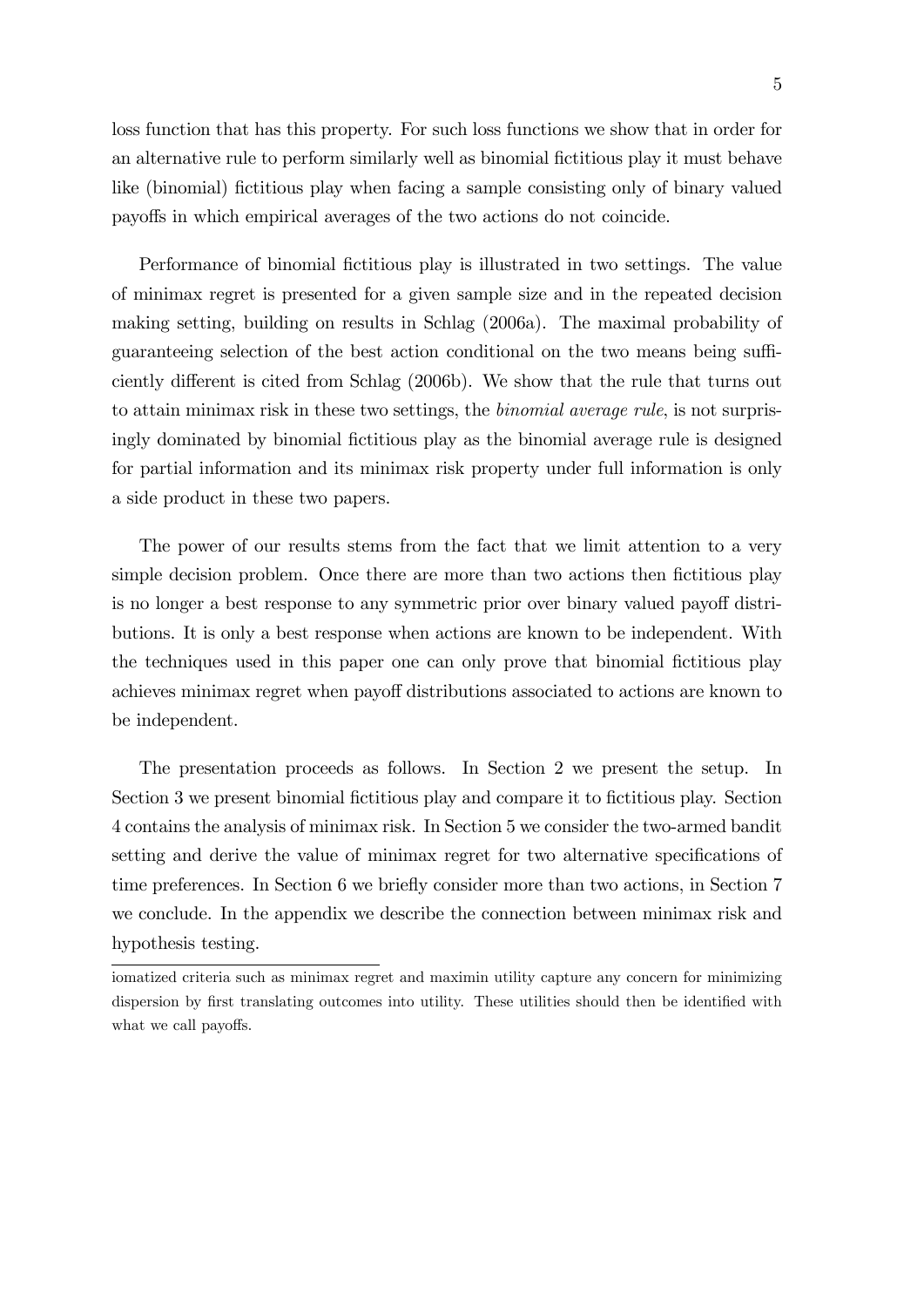### 2 Choice between Two Actions

Consider two actions  $i = 1, 2$  where action i is associated to a random variable  $Y_i$  and  $Y = (Y_1, Y_2)$  is distributed according to the distribution P. Assume that outcomes realized by the two random variables  $Y_1$  and  $Y_2$  are known to be contained in  $[\alpha, \omega] \subset \mathbb{R}$ with  $\alpha < \omega$ , but that the joint distribution  $P \in \Delta [\alpha, \omega]^2$  is otherwise unknown.  $\Delta A$ denotes the set of all distributions with support in  $A$ .  $P^s$  will denote the distribution that results from permuting the labels of the actions in  $P$ , for finite support this means that  $P(y_1, y_2) = P^s(y_2, y_1)$  for all  $y \in [\alpha, \omega]^2$ .

Consider a decision maker facing a single decision, to choose either action 1 or action 2. Choice of action i yields a payoff that is drawn from  $P_i$  where  $P_i$  is the marginal distribution of P with respect to component i,  $i = 1, 2$ . We assume that the decision maker would like to choose the action that has the highest mean, such an action will be called *best*. However this is not possible as we assume that  $P$  is unknown. Let  $\mu_i = E_P(Y_i)$  denote the mean payoff generated by action i under distribution  $P, i = 1, 2$ . None of our results will be affected if payoffs are transformed affinely, hence we assume without loss of generality that payoffs are known to be contained in [0, 1] (transform  $y_i$  into  $\frac{y_i-\alpha}{\omega-\alpha}$ ). Let [1] denote the index of action with higher mean when  $\mu_1 \neq \mu_2$  so  $\mu_{[1]} = \mu_i$  if  $\mu_i > \mu_{3-i}$ . We say that a payoff y is binary *valued* if  $y \in \{0, 1\}$  and that P is *binary valued* if  $P \in \Delta \{0, 1\}^2$ .

In a more formal choice setting, actions would generate random outcomes where outcomes would belong to some given set of outcomes. Outcomes would then be transformed into utilities and we would assume that these belong to  $[\alpha, \omega]$ . Utilities would then be identified with payoffs.

Assume that the decision maker has observed  $n$  independent realizations of  $Y$ denoted by  $y^1, ..., y^n$  so  $y^k = (y_1^k, y_2^k) \in [\alpha, \omega]^2$  is an independent random drawn of a pair of outcomes based on the distribution  $P$ . It is important to stress that each data point  $y^k$  consists of the payoff that each action achieved, in statistics one also speaks of matched pairs or of paired data. Let  $y^{1,n} = (y^1, ..., y^n)$  denote the sequence of observations. *n* will be called the *sample size*. Rustichini (1999) calls this the full information case. In the sequential choice setting we consider later this is called learning from *foregone* payoffs.

The decision maker can condition her choice on the observed realizations of Y: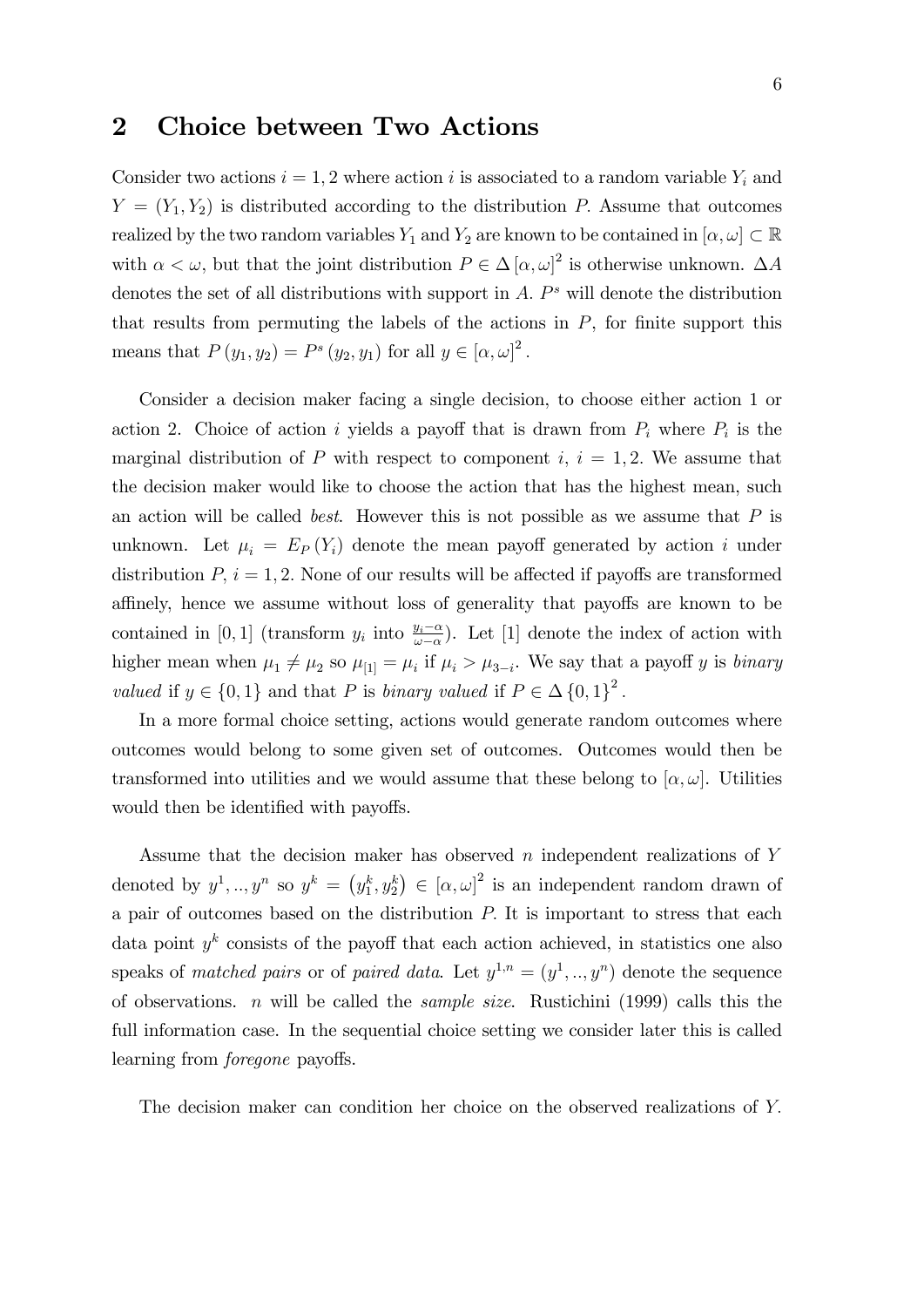Her rule or *strategy*  $\sigma$  is hence a function  $\sigma : [0,1]^{2n} \to \Delta \{1,2\}$  where  $\sigma_i (y^{1,n})$  is the probability of choosing action i after observing  $y^{1,n}$ . A strategy is called *symmetric* if its behavior does not depend on how actions are labelled. The set of all strategies is denoted by  $\Sigma$ . Let  $E_P \sigma_i (y^{1,n})$  denote the ex-ante expected probability of choosing action *i* based on *n* independent observations to be gathered. Let  $E_P \pi (\sigma, y^{1,n}) =$  $E_P \sigma_1(y^{1,n}) \mu_1 + E_P \sigma_2(y^{1,n}) \mu_2$  denote the associated ex-ante expected payoff.

## 3 Two Strategies

Two particular strategies will be of interest for our analysis, fictitious play and binomial fictitious play.

The strategy  $\sigma^f$  called *fictitious play* satisfies  $\sigma_i^f$  $\int_{i}^{f} (y^{1,n}) = 1$  if  $\frac{1}{n} \sum_{k=1}^{n} y_{i}^{k} > \frac{1}{n}$  $\frac{1}{n} \sum_{k=1}^{n} y_{3-i}^k$ and  $\sigma_i^f$  $\frac{f}{i}(y^{1,n}) = \frac{1}{2}$  if  $\frac{1}{n} \sum_{k=1}^{n} y_1^k = \frac{1}{n}$  $\frac{1}{n}\sum_{k=1}^{n} y_2^k$  or if  $n = 0$ . In words, the decision maker chooses the action that performed best in the past, choosing each action equally likely in round one or when both actions achieved the same average payoffs. Notice that we choose a particular representative of Öctitious play. (i) There are is no initial weights on either action and hence only observed payoffs influence future behavior. (ii) The most popular tie breaking rule is assumed, namely each action is chosen equally likely whenever the empirical averages are equal.

The strategy  $\sigma$  is called *binomial* if  $\sigma(y^{1,n}) = \sigma((t(y^k))_{k=1}^n)$  for some (random) transformation  $t: [0,1]^2 \to \Delta \{0,1\}^2$  that is mean preserving in the sense that it satisfies  $y_i = Pr(t_i(y) = 1)$  for  $i = 1, 2$ . The strategy  $\sigma^b$  is called binomial fictitious play if it is the binomial strategy that chooses each action equally likely in round one and coincides with fictitious play whenever only binary valued payoffs have been observed. Thus binomial fictitious play is characterized by the underlying mean preserving transformation t.

Notice that any mean preserving transformation is equal to the identity on  $\Delta\left\{0,1\right\}^2$ . Two particular mean preserving transformations will play a role in our later analysis. The *independent transformation*  $t^I$  is the unique) mean preserving transformation that transforms the outcome of each action independently, so  $t^I(y) = t_1^I(y_1) * t_2^I(y_2)$ . The *correlated transformation*  $t^C$  is characterized by being the unique mean preserving transformation that preserves the ranking within the pair of outcomes in the sense that  $Pr(t^C(y) = (1,0)) = 0$  if  $y_1 \le y_2$  and  $Pr(t^C(y) = (0,1)) = 0$  if  $y_1 \ge y_2$ .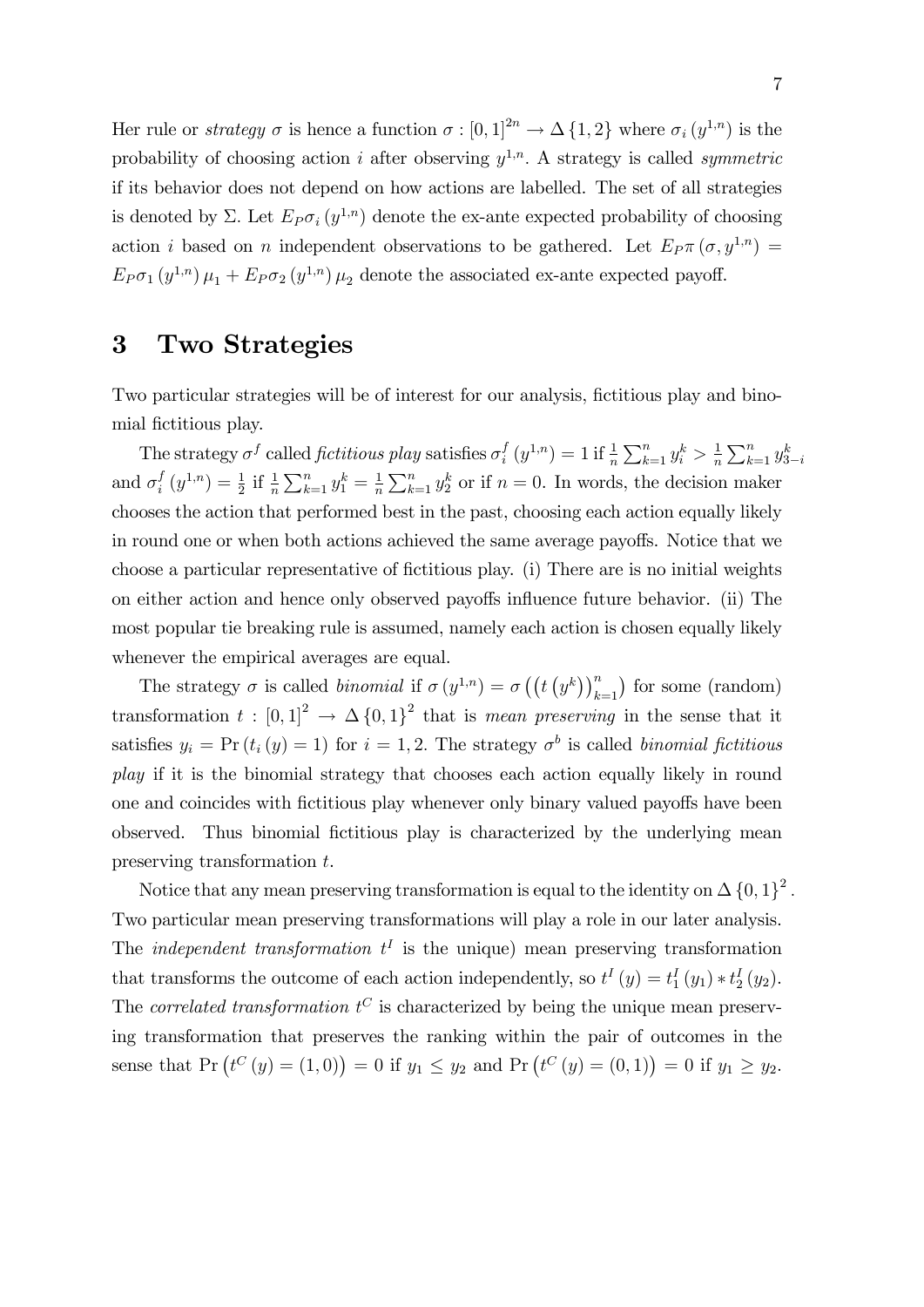Uniqueness follows as these two conditions imply

$$
Pr(t^{C}(y) = (0,0)) = 1 - max{y1, y2}
$$
  
\n
$$
Pr(t^{C}(y) = (1,1)) = min{y1, y2}
$$
.

An alternative characterization of the correlated transformation is that it maximizes  $Pr(t(y) = (1, 1))$  among all mean preserving transformations. This follows from from the next two statements.

$$
Pr(t(y) = (1, 1)) \le \min \{ Pr(t_1(y) = 1), Pr(t_2(y) = 1) \} = \min \{ y_1, y_2 \}
$$

holds for all mean preserving transformations  $t$ . Moreover, it is easily verified that the correlated transformation is the unique mean preserving transformation  $t$  that satisfies  $Pr(t(y) = (1, 1)) = min{y_1, y_2}.$  Similarly it is easily verified that the correlated transformation is the unique mean preserving transformation that maximizes the covariance of  $t_1(y)$  and  $t_2(y)$  for  $y_1, y_2 \in (0, 1)$ .

When we wish to identify that binomial fictitious play is based on one of the two transformations  $t^I$  or  $t^C$  we will write  $\sigma^{bI}$  or  $\sigma^{bC}$  respectively.

In the following two subsections we investigate the behavior of binomial fictitious play and compare this to that of fictitious play.

#### 3.1 Conditional Choice

We illustrate how sensitive binomial fictitious play is to empirical success measured in terms of average payoffs realized is incorporated. This is in the light of the fact that fictitious play, by definition, puts all weight on the empirically more successful action.

Assume  $n = 1$ . We find

$$
\sigma_1^b(y) = \Pr(t(y) = (1,0)) + \frac{1}{2}\Pr(t_1(y) = t_2(y))
$$
  

$$
\sigma_1^b(y) - \sigma_2^b(y) = \Pr(t(y) = (1,0)) - \Pr(t(y) = (0,1)) = y_1 - y_2
$$

and hence

$$
\sigma_1^b(y) = \frac{1}{2} + \frac{1}{2}(y_1 - y_2)
$$
 (1)

holds independent of the specific mean preserving transformation. Binomial fictitious play  $\sigma^b$  is more likely to select the action that yielded the higher payoff (than the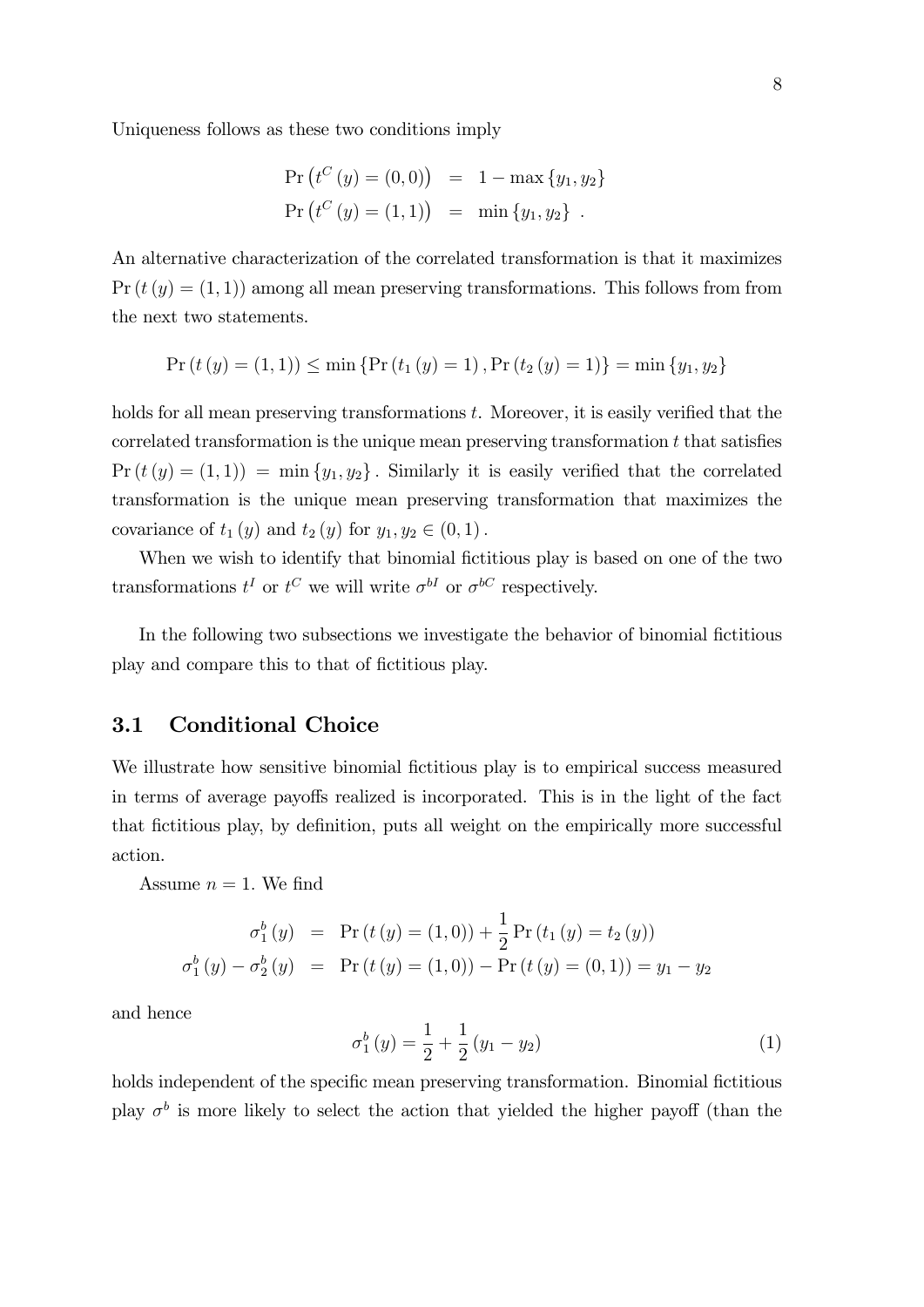one that yielded the lower payoff). The probability placed on the empirically more successful action is increasing in the difference between the success of the two actions. So behavior under binomial fictitious play and fictitious play can be very different, in particular it is easily verified that  $\sup_y \left| \sigma_1^b(y) - \sigma_1^f(y) \right|$  $\left. \frac{f}{1}(y) \right| = 1/2.$ 

Consider now  $n = 2$  with binomial fictitious play based on the independent transformation. Assume that  $y^{1,2} = ((\eta, 0), (\eta, 2\eta))$  for some  $\eta \in (0, 1/2)$  so  $y_1^1 + y_1^2 =$  $y_2^1 + y_2^2$ . It is easily verified that  $\sigma_1^{bI}(y^{1,2}) = \frac{1}{2} - \frac{1}{2}$  $\frac{1}{2}\eta^2(1-2\eta)$ . So we find that while both actions were empirically equally successful, the decision maker using  $\sigma^{bI}$  is more likely to choose action 2 than action 1:

Assume instead correlated transformation. Clearly if  $y_1^n \ge y_2^n$  for  $n = 1, 2$  then  $\sigma_1^{bC}(y^{1,2}) \geq \frac{1}{2}$  $\frac{1}{2}$ . Assume that  $y_1^1 > y_2^1$  and  $y_1^2 < y_2^2$ . Then

$$
\sigma_1^{bC} (y^{1,2}) = (y_1^1 - y_2^1) \left( 1 - \frac{1}{2} (y_2^2 - y_1^2) \right) + \frac{1}{2} (1 - (y_1^1 - y_2^1)) (1 - (y_2^2 - y_1^2))
$$
  
=  $\frac{1}{2} + \frac{1}{2} (y_1^1 + y_1^2 - y_2^1 - y_2^2).$ 

Consequently,  $\sigma_i^{bC}(y^{1,2}) \geq \frac{1}{2}$  $\frac{1}{2}$  holds for all  $y^{1,2}$  such that  $y_i^1 + y_i^2 \ge y_{3-i}^1 + y_{3-i}^2$ . The empirically more successful action of the first two rounds is chosen more likely in the third round.

We investigate correlated transformation when  $n = 3$ . It is easily verified when  $y^{1,3} = ((\eta, 1), (\eta, 0), (1 - 2\eta, 0))$  for some  $\eta \in (0, 1/2)$  that  $\sigma_1^{bC}(y^{1,3}) = \frac{1}{2} - \frac{1}{2}$  $\frac{1}{2}\eta^2(1-2\eta)$ which means that action 2 is chosen more likely despite the fact that both actions are empirically equally successful.

We summarize.

**Remark 1** Binomial fictitious play puts more weight on the empirically more successful action (i) under the independent transformation when  $n = 1$  and (ii) under the correlated transformation when  $n \leq 2$ . Statements (i) and (ii) are not necessarily true for other values of n.

Finally we briefly investigate whether one of these two rules is absolutely expedient. A rule is called *absolutely expedient* if expected payoffs conditional on the mixed action in the previous round are increasing. Assume that  $(1,0)$  occurred in the first round. Then fictitious play and binomial fictitious play specify to choose action 1 in round 2. As it is possible that action 1 is the best action and the weight on the best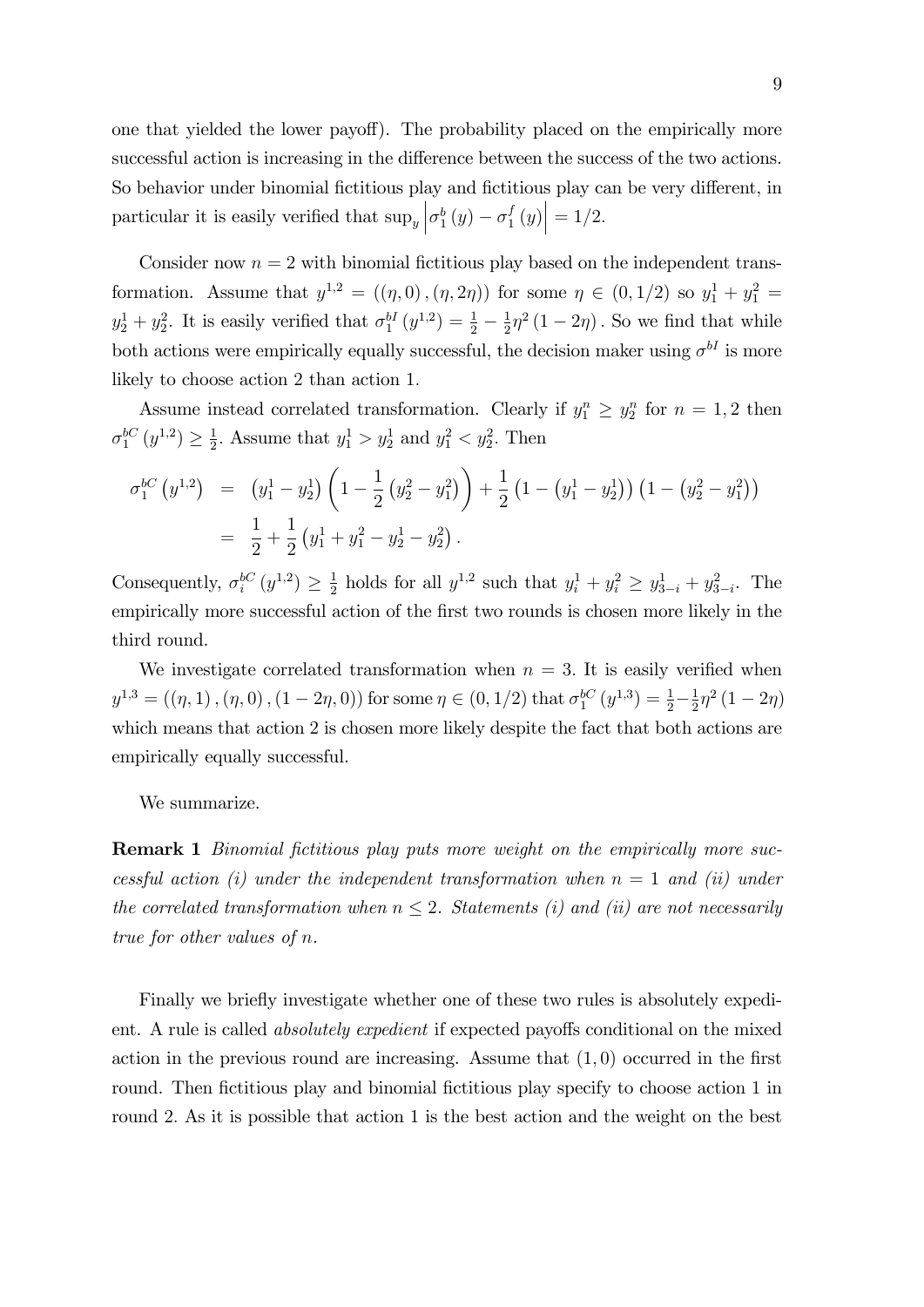action has to be weakly increasing, an absolute expedient rule will choose action 1 also in all later rounds. Thus neither fictitious play nor binomial fictitious play are absolutely expedient.

#### 3.2 Unconditional Choice

We investigate expected behavior of the two rules where expectations are calculated ex-ante before making any observations.

Assume  $n = 1$ . It follows directly from (1) that

$$
E_P \sigma_1^b(y) = \frac{1}{2} (1 + \mu_1 - \mu_2)
$$
 (2)

and hence that

$$
E_P \pi (\sigma^b, y) = \frac{1}{2} (1 + \mu_1 - \mu_2) \mu_1 + \frac{1}{2} (1 + \mu_2 - \mu_1) \mu_2
$$
  
= 
$$
\frac{1}{2} (\mu_1 + \mu_2) + \frac{1}{2} (\mu_1 - \mu_2)^2.
$$

Now consider fictitious play facing P such that  $P(0, x) + P(1, x) = 1$  with  $1/2 <$  $\mu_1 < x = \mu_2 < 1$ . Then  $E_P \sigma_1^f$  $j_1(y) = \mu_1$  which implies that more weight is put on the worse action. As

$$
E_P \pi \left( \sigma^f, y \right) = \frac{1}{2} \left( \mu_1 + \mu_2 \right) + \left( \frac{1}{2} - \mu_1 \right) \left( \mu_2 - \mu_1 \right) \tag{3}
$$

we find that fictitious play performs worse than the rule that prescribes to choose each action equally likely.

Consider now 
$$
n = 2
$$
. Let  $p_{10} = \int Pr(t(y) = (1, 0)) dP(y)$  and  
\n
$$
p_{01} = \int Pr(t(y) = (0, 1)) dP(y).
$$
\nHence  $p_{10} - p_{01} = \mu_1 - \mu_2$ . Then  
\n
$$
E_P \sigma_1^b(y^{1,2}) = p_{10} + (1 - p_{10} - p_{01}) \left( p_{10} + \frac{1}{2} (1 - p_{10} - p_{01}) \right)
$$
\n
$$
= \frac{1}{2} + \frac{1}{2} (p_{10} - p_{01}) (2 - p_{10} - p_{01})
$$
\n
$$
= \frac{1}{2} + \frac{1}{2} (\mu_1 - \mu_2) (2 - p_{10} - p_{01})
$$
\n
$$
= \frac{1}{2} + \frac{1}{2} (\mu_1 - \mu_2) (2 - \mu_1 - \mu_2 + 2p_{11})
$$
\n(4)

as  $p_{01} + p_{10} = \mu_1 + \mu_2 - 2p_{11}$ . In particular, the correlated transformation maximizes the probability of choosing the best action and the expected payoff in round 3 among all mean preserving transformations. Note that

$$
E_P \sigma_1^b(y^{1,2}) = E_P \sigma_1^b(y) + (1 - p_{10} - p_{01}) \frac{1}{2} (\mu_1 - \mu_2)
$$
 (5)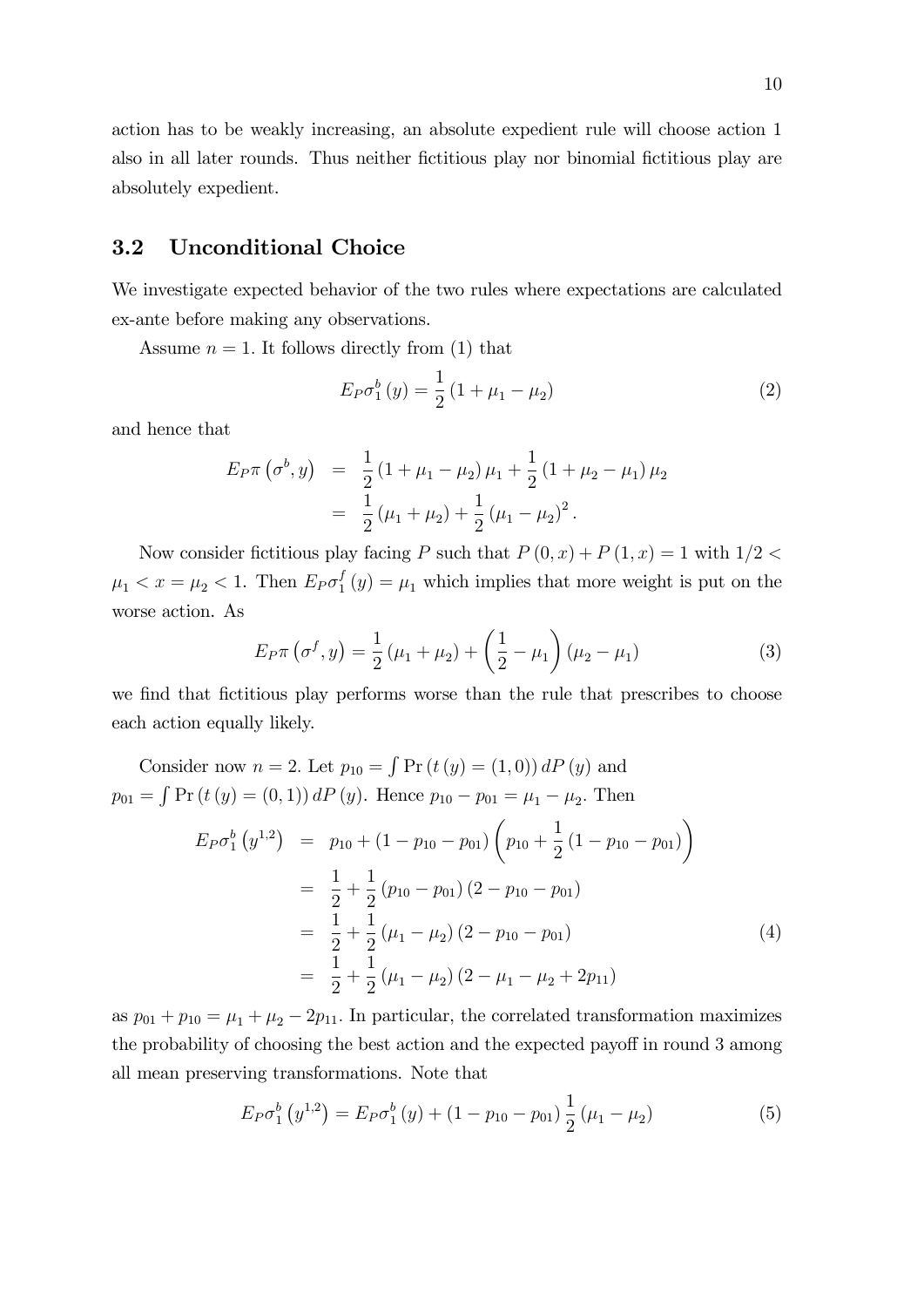as there is only value to observing payoffs in round 2 if either  $(0,0)$  or  $(1,1)$  is realized in round 1. We obtain

$$
E_P \pi \left(\sigma^b, y^{1,2}\right) = \frac{1}{2} \left(\mu_1 + \mu_2\right) + \frac{1}{2} \left(\mu_1 - \mu_2\right)^2 + \left(1 - \mu_1 - \mu_2 + 2p_{11}\right) \frac{1}{2} \left(\mu_1 - \mu_2\right)^2.
$$

As specific formulae for  $n \geq 3$  are involved, we demonstrate qualitative properties in terms of how ex-ante expected payoffs change in the number of observations available.

**Proposition 1** (ia) Fictitious play is not ex-ante improving, specifically for any  $m \in$ N there exists  $P \in \Delta [0,1]^2$  such that  $E_P \pi (\sigma^f, y^{1,n})$  is strictly decreasing in n for  $n \leq m$ .

(ib) Binomial fictitious play is ex-ante improving, specifically  $E_P \pi(\sigma^b, y^{1,n+2}) >$  $E_P \pi \left(\sigma^b, y^{1,n}\right)$  if  $\mu_1 \neq \mu_2$ .

(ii) For any  $d > 0$  both fictitious play and binomial fictitious play are uniformly consistent estimators of the best action if  $|\mu_1 - \mu_2| \geq d$ , specifically for any  $\varepsilon > 0$ there exists  $n_0$  such that  $\mu_i \ge \mu_{3-i} + d$  and  $n \ge n_0$  implies  $E_P \sigma_i^b(y^{1,n}) \ge 1 - \varepsilon$ .

Proof. Part (ia). Given the properties of a mean preserving transformation it is sufficient to restrict attention to  $P \in \Delta \{0,1\}^2$ . Fix any binary valued P and consider a rational decision maker with prior  $\overline{Q} \in \Delta(\Delta\{0,1\}^2)$  that puts equal weight on F and  $P^s$ . Then it is easily verified using Bayes rule that fictitious play is a best response to  $\bar{Q}$ . As more information cannot be harmful and  $E_{Q} \pi (\sigma^b, y^{1,n}) = E_{P} \pi (\sigma^b, y^{1,n})$  it follows that  $E_P \pi(\sigma^b, y^{1,n})$  is weakly increasing in n.

Consider *n* odd. If  $\mu_1 \neq \mu_2$  then two more observations can change action 1 from being the unique best response to making it strictly worse than action 2 when facing  $\bar{Q}$ . Hence,  $E_P \pi (\sigma^b, y^{1,n+2}) > E_P \pi (\sigma^b, y^{1,n})$  if  $\mu_1 \neq \mu_2$ .

Part (ib). For any given  $m \in \mathbb{N}$  choose  $x < \frac{1}{m}$  and consider P such that  $P(0, x)$  +  $P(1,x) = 1$  and  $1/2 < \mu_1 < x = \mu_2$ . For  $n \leq m$  we then obtain  $\sigma_1^f$  $j_{1}^{f}(y^{1,n}) =$  $1 - (1 - \mu_1)^n$  which is strictly increasing in n.

Part (ii). The law of large numbers implies that  $\lim_{n\to\infty} E_P \sigma_1^b(y^{1,n}) =$  $\lim_{n\to\infty} E_P \sigma_1^f$  $j_1^f(y^{1,n}) = 1$  whenever  $\mu_i > \mu_{3-i}$ .

Part (ii) shows that both fictitious play and binomial fictitious play are uniformly consistent estimators of the best action provided the two means differ by at least  $d$ .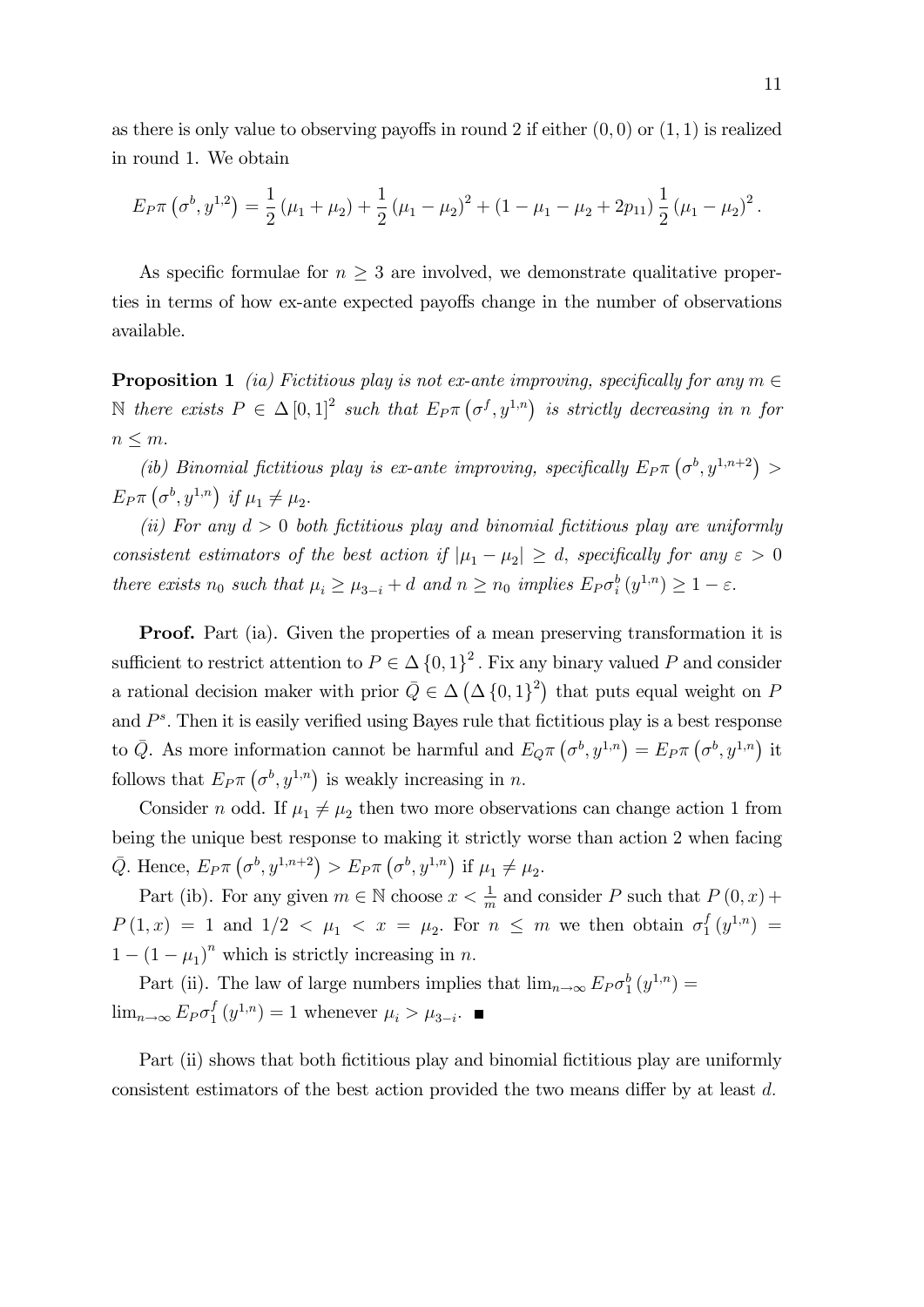Parts (ia) and (ib) show that binomial fictitious play is ex-ante improving while fictitious is not where a rule  $\sigma$  is called *ex-ante improving* (Schlag, 2002, cf. Börgers et al., 2004) if  $E_P \pi(\sigma, y^{1,n+1}) \geq E_P \pi(\sigma, y^{1,n})$  holds for all n and all P.

Notice that binomial fictitious play does not induce strictly increasing ex-ante payoffs when  $\mu_1 \neq \mu_2$  as  $E_P \pi(\sigma^b, y^{1,n+1}) = E_P \pi(\sigma^b, y^{1,n})$  holds when n is odd and  $P(\{(1,0), (0,1)\}) = 1.$  This is because any best response against  $\overline{Q}$  after an odd number of rounds remains a best response when one more observation is added (Q) defined in the proof of Proposition 1 (ia)).

We present some differences between fictitious play and binomial fictitious play in terms of the probability of choosing the best action.

**Corollary 1** Assume  $\mu_1 \neq \mu_2$ .

- (*i*)  $E_P \sigma_{[1]}^b(y^{1,n}) > \frac{1}{2}$  $\frac{1}{2}$  for  $n \geq 1$ .
- (ii) For any  $n \geq 1$  there exists  $P \in \Delta [0,1]^2$  such that  $E_P \sigma_{[1]}^f(y^{1,n}) \leq e^{-1.4}$

Proof. Part (i) follows directly from (2) and Proposition 1(ia).

Part (ii). In the example used to prove Proposition  $1$ (ib) we find that  $\lim_{\mu_1 \to x \to 1/m} \sigma_1^f$  $\binom{f}{1}(y^{1,m}) = 1 - \left(1 - \frac{1}{m}\right)$  $\left(\frac{1}{m}\right)^m > 1 - e^{-1}$  where 1 is the worse action which proves the statement.

## 4 Minimax Risk

We now present a methodology for selecting a strategy. The methodology enables to model a decision maker that knows more about the possible underlying distributions.

Let  $P \subseteq \Delta [0,1]^2$  be the closure of the set of all distributions that the decision maker cannot rule out based on her a priori knowledge of the choice setting. Thus, by definition  $\mathcal P$  is closed. We make the following two additional assumptions on  $\mathcal P$ . (a) P is symmetric in the sense that if  $P \in \mathcal{P}$  then  $P^s \in \mathcal{P}$ . (b) For every  $P \in \mathcal{P}$ there exists  $P^B \in \mathcal{P} \cap \Delta \{0, 1\}^2$  such that  $\mu(P^B) = \mu(P)$ .

Property (a) reflects that the two actions are ex-ante identical up to their labelling. Even if the decision maker should perceive the two actions as different, this property ensures that the choices do not depend on this a priori perception. There is the following underlying principle: if the actions are really different then the data should

 $^{4}e^{-1} \approx 0.368.$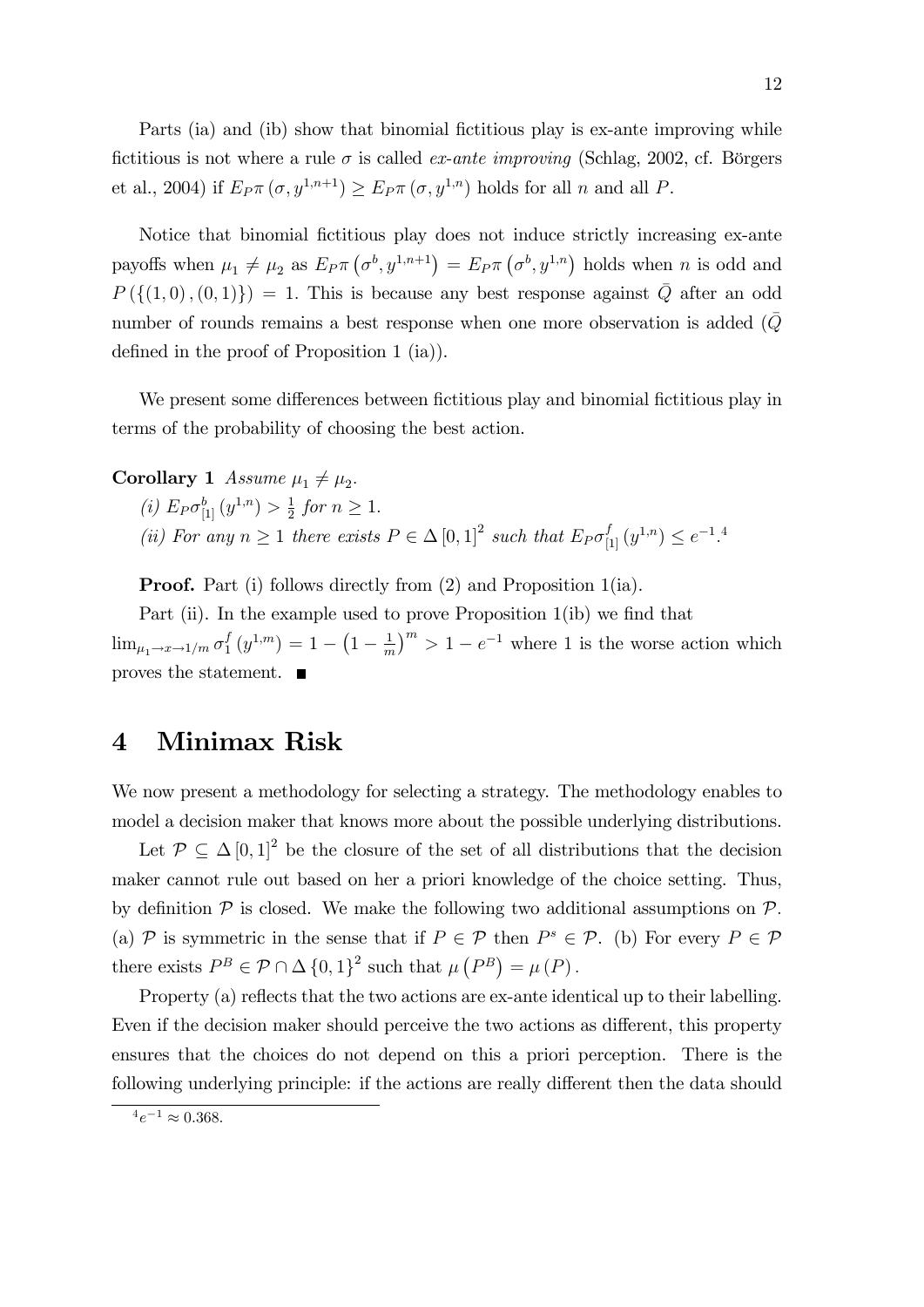reflect this, not the structural assumptions. Property (b) holds automatically if  $\mathcal P$  is described only in terms of the underlying means.

We say that a mean preserving transformation t is  $P$  invariant if for every  $P \in \mathcal{P}$ there exists  $P^B \in \mathcal{P}$  such that  $P^B(t(y)) = P(y)$  for all  $y \in [0,1]^2$ . Following property (b) imposed above on  $P$ , such a  $P$  invariant transformation always exists. Note that if P consists of all independent distributions, so  $P = (\Delta \{0, 1\})^2$ , then only the independent transformation  $t^I$  is  $\mathcal P$  invariant. On the other hand, if  $\mathcal P$  consists of all distributions, so  $\mathcal{P} = \Delta \{0, 1\}^2$ , then any mean preserving transformation is  $P$  invariant. In the following we restrict attention to representatives of binomial fictitious play that are based on some  $P$  invariant transformation.

In applications there is typically some set  $\mathcal{Y} \subseteq \mathbb{R}$  that contains all payoffs that can be generated by either action. In this paper we assume that  $\mathcal Y$  is bounded. By applying an affine transformation, we can assume without loss of generality that inf  $\mathcal{Y} = 0$  and sup  $\mathcal{Y} = 1$ . Then  $\mathcal{P} \subseteq \Delta \mathcal{Y}^2$ . If there are no further restrictions then  $\mathcal{P} = \Delta \mathcal{Y}^2$ . If one additionally knows that actions are independent then  $\mathcal{P} = \Delta \mathcal{Y} \times \Delta \mathcal{Y}$ . One may know additional information about how the payoffs generated by the two actions depend on each other. For instance, if one only knows that one of the two actions can yield a strictly positive payoff then  $P = \{P \in \Delta \mathcal{Y}^2 : P_1 P_2 = 0\}$  which of course satisfies conditions (a) and (b). Or one may be interested in correctly forecasting which of two states is more likely to occur. If at most one of these two states can occur then  $P = \Delta \{ (0, 0), (0, 1), (1, 0) \}$  which implies that  $\mu_1 + \mu_2 \leq 1$ .

Let  $g(i, P)$  measure the loss of choosing action i when facing distribution P. We assume that q satisfies the following two conditions. (i) Loss only depends on the distribution via a symmetric continuous function of the means, so there exists a continuous function  $g_0: \{1,2\} \times [0,1]^2 \to \mathbb{R}$  such that  $g(i, P) = g_0(i, \mu(P))$  and  $g_0(1, \mu_1, \mu_2) = g_0(2, \mu_2, \mu_1)$  for  $i = 1, 2$ . (ii) Choice of an action with higher expected payoff yields lower loss, so  $g(i, P) < g(j, P)$  if and only if  $\mu_i > \mu_j$ .

Given (i) we can assume without loss of generality that  $g$  is non negative with inf<sub>P</sub> g (1, P) = 0. We then say that a loss function g reflects learning when learning matters if each action yields vanishing loss whenever the two means are arbitrarily close, formally if  $\lim_{k\to\infty} P^k = P^{\infty}$  and  $\mu_1(P^{\infty}) = \mu_2(P^{\infty})$  implies  $\lim_{k\to\infty} \max\left\{g\left(1,P^k\right),g\left(2,P^k\right)\right\}=0.$ 

We also add a nontriviality assumption on the pair  $\mathcal P$  and  $q$  by requiring that there is some  $P \in \mathcal{P}$  such that  $g(1, P) \neq g(2, P)$ .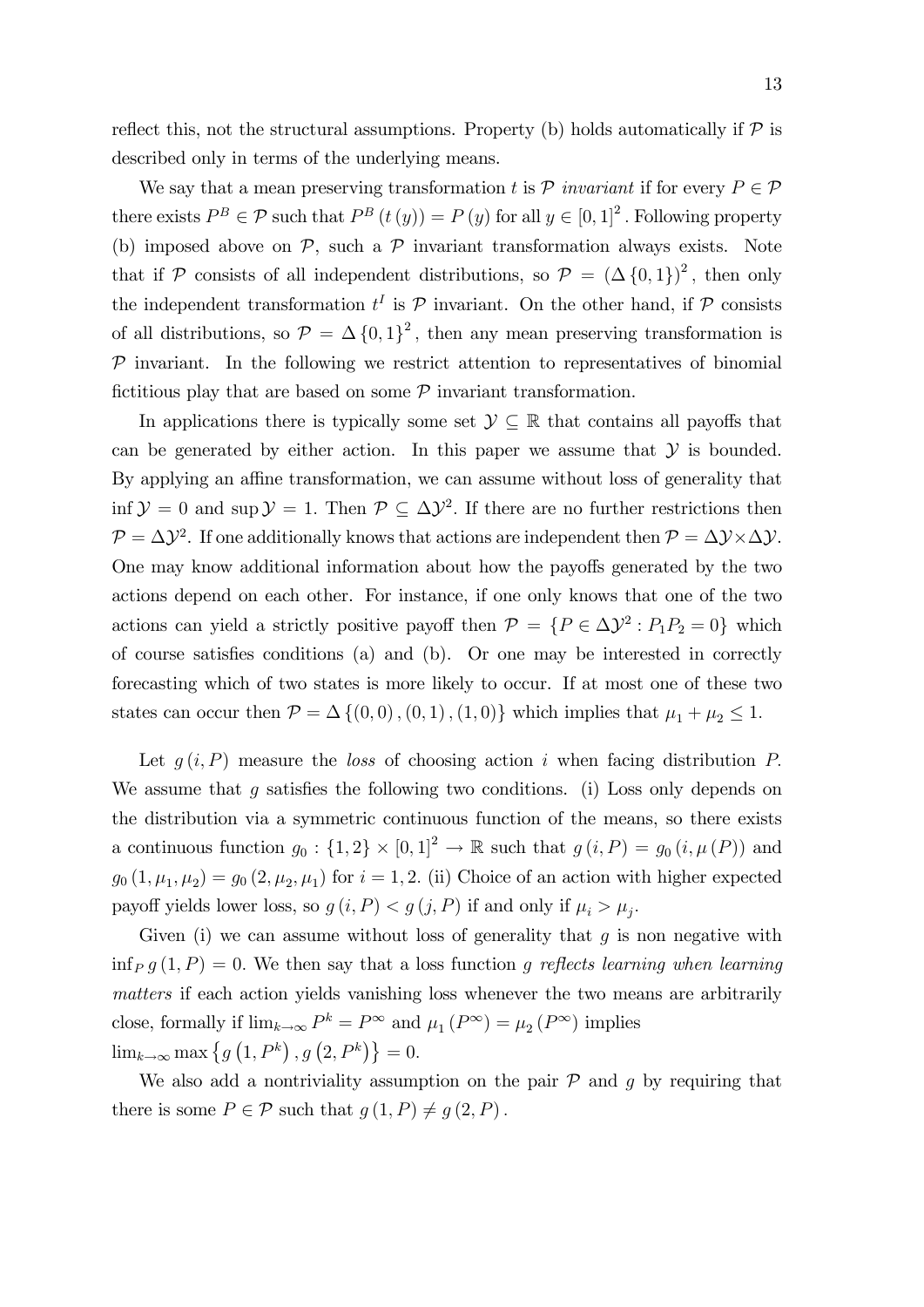Risk of choosing strategy  $\sigma$  when facing distribution P is defined as the expected loss, so  $g(\sigma, P) = \sum_{i=1}^{2} E_P \sigma_i(y^{1,n}) g(i, P)$ . Risk when facing prior  $Q \in \Delta P$  is measured in terms of expected risk, so  $g(\sigma, Q) = \int g(\sigma, P) dQ(P)$ .

We will adapt a worst case approach which goes back to Wald (1950) and search for a strategy  $\sigma^*$  that attains *minimax risk* in the sense that  $\sigma^* \in \arg \min_{\sigma \in \Sigma} \sup_{P \in \mathcal{P}} g(\sigma, P)$ .  $\min_{\sigma \in \Sigma} \sup_{P \in \mathcal{P}} g(\sigma, P)$  will be called the *value of minimax risk.*  $Q^*$  is called a *least* favorable prior if  $\inf_{\sigma \in \Sigma} g(\sigma, Q^*) = \max_{Q \in \Delta \mathcal{P}} \inf_{\sigma \in \Sigma} g(\sigma, Q)$ . The interpretation is that a rational decision maker endowed with a least favorable prior is worse off in terms of risk than with any other prior.

Loss can be measured in terms of *regret* defined as  $g(i, P) = \max\{\mu_1, \mu_2\} - \mu_i$ . The criterion of minimax regret is due to Savage (1951). If a strategy attains minimax risk when loss is a translation of negative payoffs, so  $g(i, P) = 1 - \mu_i(P)$ , then we say that it attains *maximin utility*. The maximin utility criterion was first defined by Wald (1950). Both minimax regret and maximin utility were first axiomatized by Milnor (1954) and recently also by Stoye (2006). The relative minimax criterion axiomatized by Terlizzese (2006) is similar to the minimax regret criterion except that loss of opportunity is now measured in relative terms. P must satisfy  $\mu_1(P) \neq \mu_2(P)$ for all  $P \in \mathcal{P}$  and loss is defined by

$$
g(i, P) = 1 - \frac{\mu_i - \min\{\mu_1, \mu_2\}}{\max\{\mu_1, \mu_2\} - \min\{\mu_1, \mu_2\}} = 1_{\{\mu_i < \mu_{3-i}\}}.
$$

Note that the three criteria have in common that they have been axiomatized and are invariant to any positive affine transformations of the payoffs. Neither of these properties holds for the competitive ratio criterion (Borodin and El-Yaniv, 1998) that is very popular in the computer science literature. It only can be used when  $\alpha > 0$ and is defined by

$$
g(i, P) = 1 - \frac{\alpha + (\omega - \alpha)\mu_i}{\alpha + (\omega - \alpha)\max\{\mu_1, \mu_2\}}.
$$

Apart from the lack of a normalization competitive ratio is identical to the relative minimax criterion. One may also choose as in the literature on selection procedures (Sobel and Huyett, 1957), without reference to any axioms, to be only interested in selecting the better action whenever the two means differ by at least d where  $d \in (0, 1)$ is given. Loss g is then defined by  $g(i, P) = 1_{\{\mu_i \leq \mu_{3-i}-d\}}$ . A rule then attains minimax risk if it maximizes the minimum probability of correct selection. Notice that this last loss function can also be used to find a (randomized) test for the null hypothesis that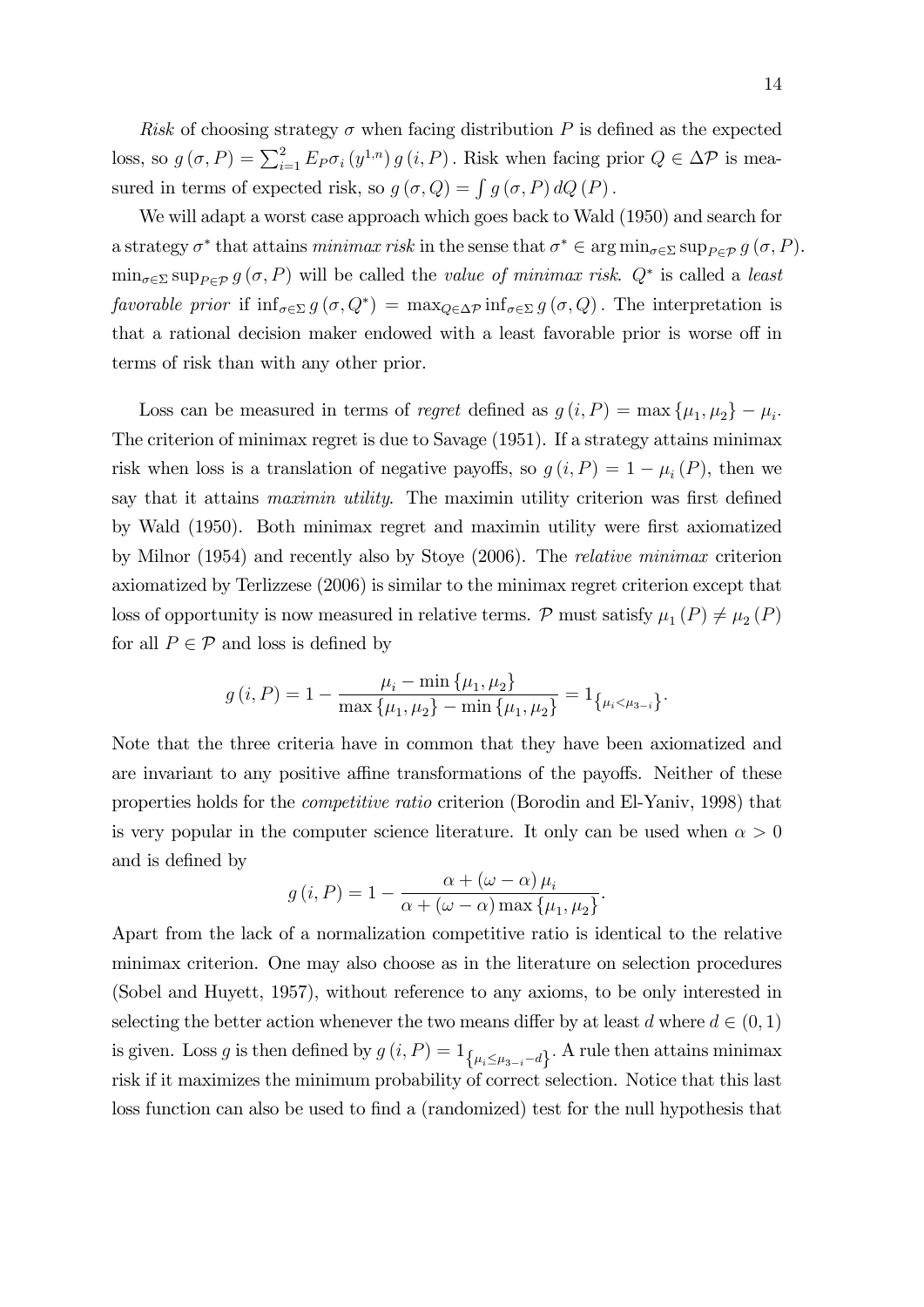$\mu_1 \geq \mu_2 + d$  against the alternative hypothesis that  $\mu_1 \leq \mu_2 - d$ . Choosing action 1 or action 2 is identified with not rejecting or rejecting the null hypothesis respectively. A rule that attains minimax risk under this loss function yields a test (provided a saddle point defined below exists) that has equal type I and II errors such that there is no alternative test with the same type I error (size) that has a strictly lower type II error (see appendix).

Note that all examples presented above apart from maximin utility and relative minimax reflect learning when learning matters.

Following von Neumann Morgenstern (see also Savage, 1954) we derive minimax risk by finding a saddle point.  $(\sigma^*, Q^*)$  is a saddle point if

$$
\max_{Q \in \Delta \mathcal{P}} g(\sigma^*, Q) = g(\sigma^*, Q^*) = \min_{\sigma \in \Sigma} g(\sigma, Q^*).
$$

In other words,  $(\sigma^*, Q^*)$  is a Nash equilibrium of a imaginary zero sum game between the decision maker and nature in which the decision maker aims to minimize risk while nature aims to maximize the risk of the decision maker.

If  $(\sigma^*, Q^*)$  is a saddle point then  $\sigma^*$  attains minimax risk and  $Q^*$  is a least favorable prior. Whenever a saddle point exists then any pair consisting of a minimax risk strategy and a least favorable prior constitutes a saddle point. In particular, if a saddle point exists then minimax risk is consistent with rational decision making as any minimax risk strategy is a best response to a least favorable prior. Formally, if  $(\sigma^*, Q^*)$  is a saddle point then  $\sigma^* \in \arg \min_{\sigma \in \Sigma} g(\sigma, Q^*)$  and hence  $\sigma^* \in \arg \max_{\sigma \in \Sigma} \int_P \sum_{i=1}^2 E_P \sigma_i \left( y^{1,n} \right) \mu_i \left( P \right) dQ \left( P \right).$ 

We now turn to our results. We compare risk of binomial fictitious play to that of other symmetric rules and establish the minimax risk properties of binomial Öctitious play when comparing to any other rule.<sup>5</sup> We also provide some necessary conditions for performing as well as binomial fictitious play.

To simplify presentation we say that a rule  $\sigma$  is observationally equivalent to fictitious play  $\sigma^f$  when facing  $P^B \in \Delta \{0,1\}^2$  if for all  $y^{1,n}$  that are realized with positive probability when facing  $P^B$ ,  $\sigma_i(y^{1,n}) > 0$  implies  $\sigma_i^f$  $i<sup>f</sup>(y<sup>1,n</sup>) > 0$  which is equivalent to requiring  $\sigma(y^{1,n}) = \sigma^f(y^{1,n})$  when  $\sum_{k=1}^n y_1^k \neq \sum_{k=1}^n y_2^k$ .

 $5$ Note that there is always a rule that outperforms binomial fictitious play when facing a given distribution  $P$ , namely one of the two rules that chooses the same action regardless of the sample.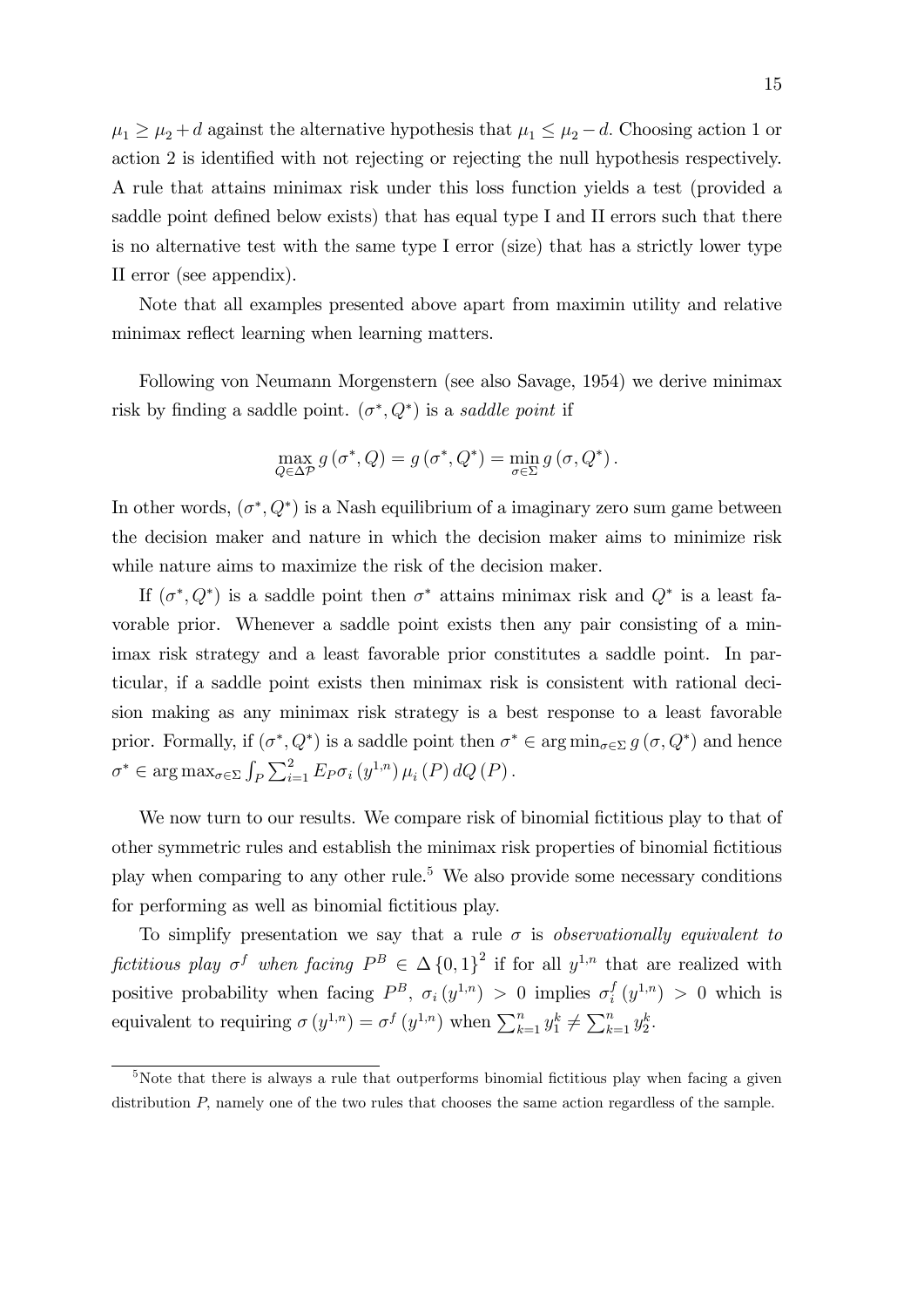**Proposition 2** (i) For any symmetric rule  $\sigma^s$ ,  $g(\sigma^b, P^B) \leq g(\sigma^s, P^B)$  for all  $P^B \in$  $\Delta \{0,1\}^2$  with strict inequality holding if  $\mu_1(P^B) \neq \mu_2(P^B)$  and  $\sigma^s$  is **not** observationally equivalent to fictitious play when facing  $P^B$ .

(ii) Binomial fictitious play  $\sigma^b$  attains minimax risk for any  $\mathcal P$  and there exists a least favorable prior that has support in  $\Delta \{0, 1\}^2$ .

(iii) If loss reflects learning when learning matters and  $\sigma^*$  attains minimax risk then  $\sigma^*$  is observationally equivalent to fictitious play when facing any  $P^B \in \Delta \{0,1\}^2$ contained in the support of a least favorable prior.

**Proof.** Part (ii). We first show that  $\sigma^b$  attains minimax risk and do this by finding a saddle point.

 $g(\sigma^b, P)$  attains its maximum on  $P \cap \Delta \{0, 1\}^2$  as g is continuous in  $\mu$ . Following arguments in Schlag (2003) and Schlag (2006a),  $\max_{P \in \mathcal{P}} g(\sigma^b, P) = \max_{P \in \mathcal{P} \cap \Delta{0,1}^2} g(\sigma^b, P)$ . Notice that it is here that we use the existence of a  $P$  invariant transformation. Choose  $P^* \in \arg \max_{P \in \mathcal{P} \cap \Delta{0,1}^2} g(\sigma^b, P)$  and let  $Q^*$  be the prior that puts equal weight on  $P^*$  and  $P^{*s}$ .

We verify that  $(\sigma^b, Q^*)$  is a saddle point. Since  $P^*, P^{*s} \in \arg \max_{P \in \mathcal{P}} g(\sigma^b, P)$  we obtain that  $Q^* \in \arg \max_{Q \in \Delta \mathcal{P}} g(\sigma^b, Q)$ . It is easily verified that  $\sigma^b$  is a best response against  $Q^*$  in the sense that  $\sigma^b \in \arg\max_{\sigma \in \Sigma} (E_{P^*} \pi(\sigma, y^{1,n}) + E_{P^{*s}} \pi(\sigma, y^{1,n}))$ . Hence  $\sigma^b \in \arg\min_{\sigma \in \Sigma} g(\sigma, Q^*)$ .

Since  $(\sigma^b, Q^*)$  is a saddle point,  $\sigma^b$  attains minimax risk and  $Q^*$  is a least favorable prior which by construction has support in  $\Delta \{0, 1\}^2$ .

Part (i). Let  $\mathcal{P} = \{P^B, P^{Bs}\}\$ . Then  $Q^*$  puts equal weight on  $P^B$  and  $P^{Bs}$ . The inequality in part (i) then follows from the fact that  $g(\sigma^s, Q^*) = g(\sigma^s, P^B)$  as  $\sigma^s$  is symmetric. If  $g(\sigma^s, P^B) = g(\sigma^b, P^B)$  then  $\sigma^s$  attains minimax risk and hence  $\sigma^s$  is a best response to  $Q^*$ . So if  $\mu_1(P^B) \neq \mu_2(P^B)$  then  $\sigma^s$  has to be observationally equivalent to fictitious play when facing  $P^B$ .

Part (iii). For general  $P$ , if loss reflects learning when learning matters then  $\mu_1(P^*) \neq \mu_2(P^*)$  if  $P^*$  is in the support of a least favorable prior. Following our proof of part (i), we obtain that  $\sigma^*$  is observationally equivalent to fictitious play when facing  $P^*$ .

We expand minimally on Proposition 2(i) and evaluate performance when facing general distributions.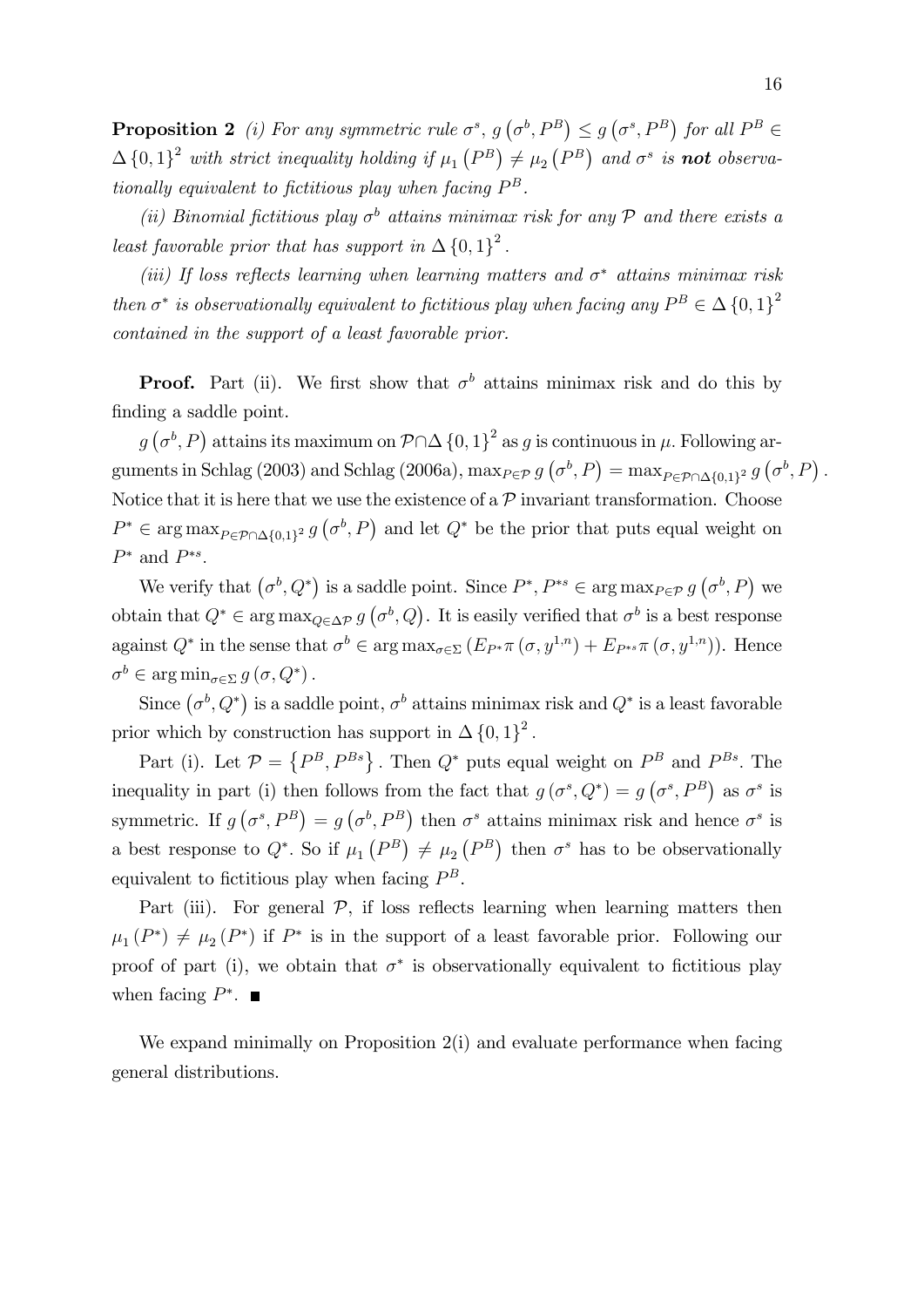**Corollary 2** For any symmetric rule  $\sigma^s$  and any  $\bar{\mu} \in [0, 1]^2$ ,  $\max_{P:\mu(P)=\bar{\mu}} g(\sigma^b, P) \leq$  $\max_{P:\mu(P)=\bar{\mu}} g(\sigma^s, P)$  with strict inequality holding if  $\bar{\mu}_1 \neq \bar{\mu}_2$  and  $\sigma^s$  is **not** observationally equivalent to fictitious play when facing  $P^B$ .

Assume that loss reflects learning when learning matters. Following Proposition  $2(i)$  and Corollary 2, if a rule wants to perform as well as binomial fictitious play then it must be behaviorally equivalent to fictitious play when facing any binary valued distribution. Apart from fictitious play, the other rules suggested in the literature for learning under foregone payoffs in various environments (e.g. stochastic fictitious play and regret matching) perform worse than binomial Öctitious play in our setting. Only binomial fictitious play and fictitious play remain to be compared.

We present some risk properties of fictitious play. Part (i) represents the first foundation of fictitious play that is not based on priors.

**Corollary 3** (i) Fictitious play attains minimax risk if  $\mathcal{P} \subseteq \Delta \{0, 1\}^2$ .

(ii) Fix  $n \in \mathbb{N}$ . There exists  $\bar{\mu} \in [0,1]^2$  such that  $\max_{P:\mu(P)=\bar{\mu}} g(\sigma^b, P)$  $\max_{P:\mu(P)=\bar{\mu}} g(\sigma^f, P)$  holds for all g. There is some  $P$  such that fictitious play does not attain minimax risk for any loss function g.

(iii) If  $\mathcal{P} = \Delta [0, 1]^2$  and loss g is measured by  $g(i, P) = 1_{\{\mu_i < \mu_{3-i}\}}$  then fictitious play does not attain minimax risk for any  $n \in \mathbb{N}$ .

Proof. Part (i) follows directly from Proposition 2.

Part (ii). Consider a distribution  $\bar{P}$  that satisfies Corollary 1(ii). Facing  $\bar{P}$  the risk of fictitious play is strictly higher than that of the strategy to choose each action equally likely which by Corollary  $1(i)$  is strictly higher than the maximal risk attained by binomial fictitious play.

Part (iii). The distribution  $\bar{P}$  used in the proof of part (ii) shows that fictitious play does not attain minimax risk.

In the following we briefly investigate minimax risk in more detail when  $\mathcal{Y} = [0, 1]$ under each of the three criteria that have been axiomatized (maximin utility, minimax regret, relative minimax) and for selecting which action is best.

#### 4.1 Maximin Utility

Consider the maximin utility criterion when  $P = \Delta [0, 1]^2$  or when  $P = (\Delta [0, 1])^2$ . Proposition 2(ii) does not apply as loss underlying maximin utility does not reflect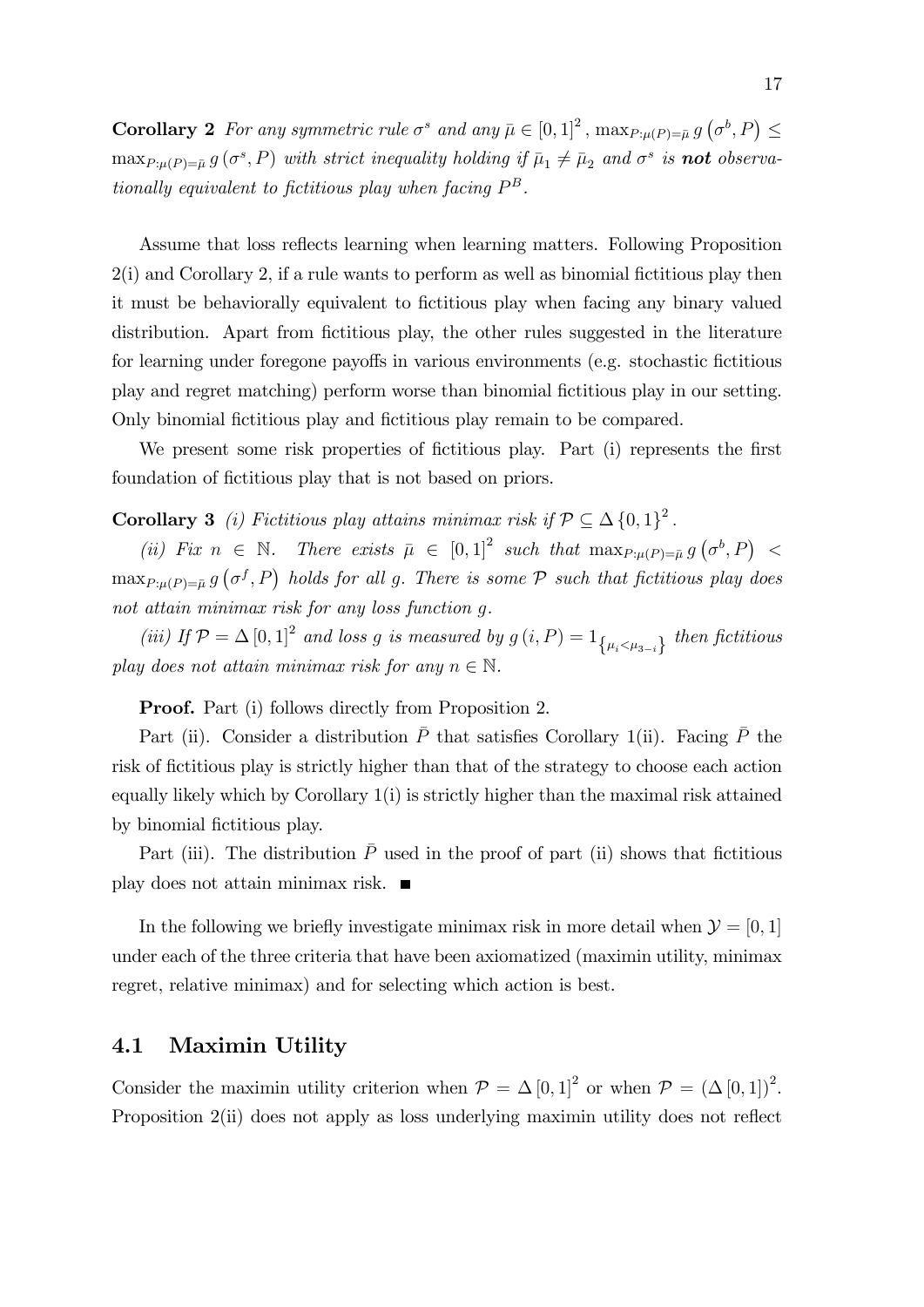learning when learning matters.

It follows easily that any strategy attains maximin utility. This is because the distribution under which both actions always yield payoff  $0$  is a least favorable distribution for each strategy. In particular, rules that ignore all information can attain maximin utility. Analogous results were attained for the case of a single unknown action by Manski (2005) and for the partial information setting by Schlag (2006a).

#### 4.2 Minimax Regret

Consider the minimax regret criterion and  $P = \Delta [0, 1]^2$ . Schlag (2006a) shows that the binomial average rule attains minimax regret in the setting of this paper even though it uses less information.

The *binomial average rule*, denoted here by  $\sigma^a$ , is the pendent of binomial fictitious play for the partial information setting. For even sample sizes each action is sampled equally often, payoffs in  $(0, 1)$  are transformed independently in  $\{0, 1\}$  as in this paper and then the empirically most successful action is chosen, mixing equally likely when there is a tie. Thus, behavior of the binomial average rule in the partial information setting based on 2n observations facing distribution  $P$  is identical to that of binomial Öctitious play under the independent transformation in the full information setting based on n observations facing the distribution  $\hat{P}$  that has the same marginals as P and where actions yield independent payoffs. To obtain the definition of the binomial average rule for odd sample sizes the following adjustment is made. If the transformed payo§ in the last round is 0 then drop this observation and add an observation of payoff 1 to the alternative action. Then proceed as in the definition for even sample sizes (note that a tie is not possible when  $n$  is odd).

In the following we show that binomial fictitious play outperforms the binomial average rule for any loss function. Formally speaking, this shows that the binomial average rule is not *admissible* for the full information setting when  $n \geq 2$ .<sup>6</sup>

**Proposition 3** For any loss function,  $r(\sigma^b, P) \le r(\sigma^a, P)$  for all  $P \in \Delta [0, 1]^2$  with strict inequality if  $\mu_1 \neq \mu_2$ ,  $\mu_1 + \mu_2 \neq 1$  and  $n \geq 2$ . Moreover, the statement holds with strict inequality when  $\sigma^b \in \{\sigma^{bl}, \sigma^{bC}\}\$ if and only if  $\mu_1 \neq \mu_2$ ,  $P \notin \Delta\{(0,1), (1,0)\}\$ and  $n \geq 2$ .

 $6A$  rule is admissible if there is no other rule that always yields lower risk with strictly lower risk in some enviornments. In game theoretic terms, a rule is admissible if it is not weakly dominated.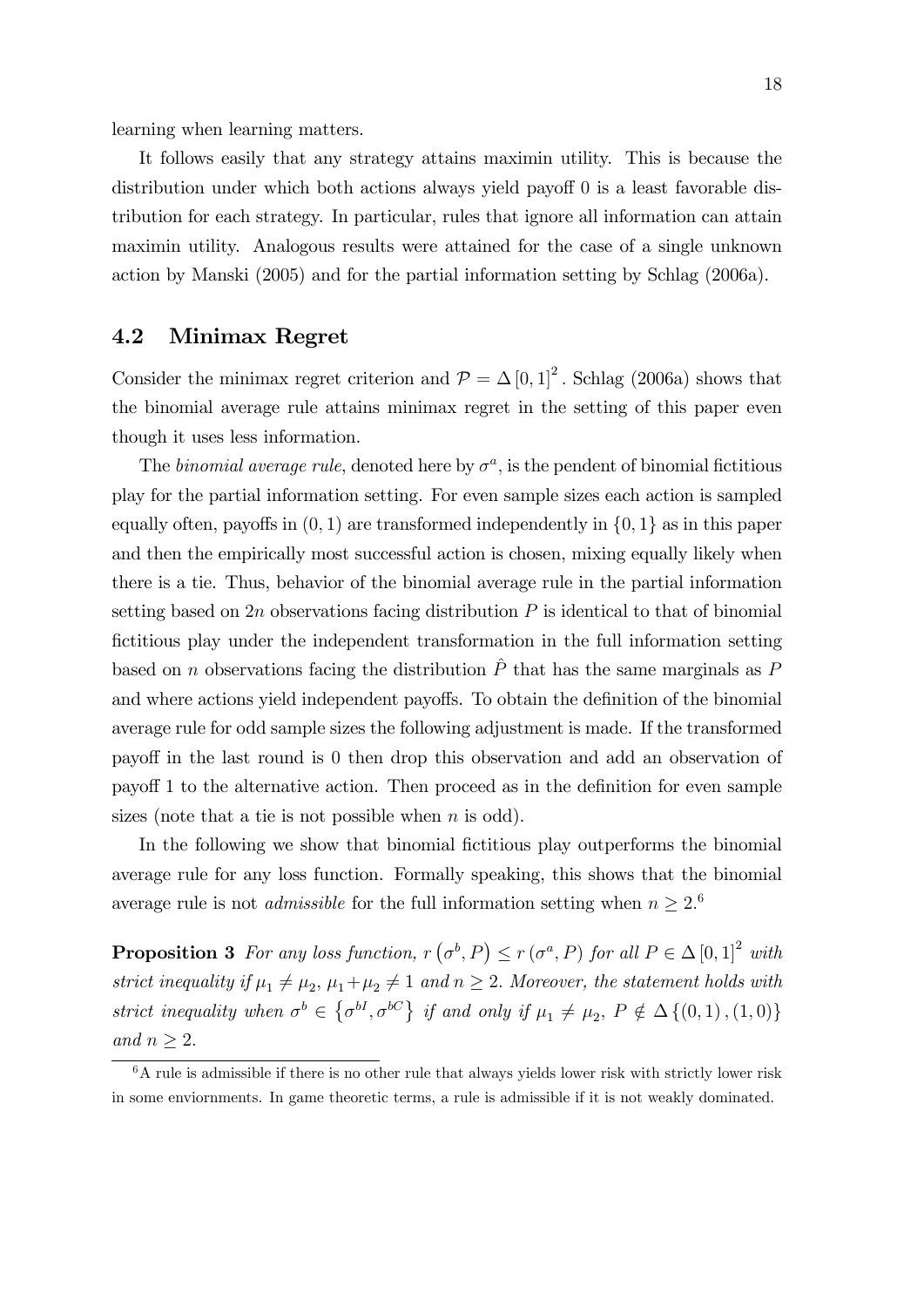**Proof.** Fix a representative of binomial fictitious play. Fix any distribution P. Then there exists  $P^B \in \Delta \{0,1\}^2$  such that  $\mu(P) = \mu(P^B)$  and  $r(\sigma^b, P) =$  $r(\sigma^b, P^B)$ . Following Proposition 2(i),  $r(\sigma^b, P^B) \le r(\sigma^a, P^B)$ . Since  $r(\sigma^a, P) =$  $r(\sigma^a, P^B)$  we obtain that  $r(\sigma^b, P) \le r(\sigma^a, P)$ .

It follows from Proposition 2(i) that  $r(\sigma^b, P^B) < r(\sigma^a, P^B)$  if  $n \geq 2$ ,  $\mu_1 \neq \mu_2$ and  $P^B \notin \Delta \{(0,1), (1,0)\}\.$  Note that  $P^B \notin \Delta \{(0,1), (1,0)\}\.$  holds if  $\mu_1 + \mu_2 \neq 1$  as  $\mu_1 + \mu_2 < 1$  implies  $P^B(0,0) > 0$  and  $\mu_1 + \mu_2 > 1$  implies  $P^B(1,1) > 0$ .

It is easily verified that binomial fictitious play based on either the independent or on the correlated transformation will yield a strictly lower risk than the binomial average rule if and only if  $\mu_1 \neq \mu_2$ ,  $P \notin \Delta \{ (0, 1), (1, 0) \}$  and  $n \geq 2$ .

The reason why the binomial average rule can attain minimax regret under full information is that Schlag (2006a) shows when  $P = \Delta [0, 1]^2$  that there is a least favorable prior in  $\Delta \{(0,1), (1,0)\}\$ . If instead  $\mathcal{P} \cap \{P : \mu_1 + \mu_2 = 1\} = \emptyset$  and  $n \geq 2$ then it follows from the proposition above that the binomial average rule can no longer attain minimax risk.

Given  $P = \Delta [0, 1]^2$  and following Schlag (2006a), the value of minimax regret is the same in the partial and in the full information setting. It equals  $1/2$  for  $n = 0$ ,  $1/8$  for  $n = 1$ , and is approximately equal to  $0.17/\sqrt{n + 0.8}$  when  $n > 1$  and n is odd. For  $n$  even the value of minimax regret is equal to that of the preceding round, hence approximately equal to  $0.17/\sqrt{n-0.2}$ .

We expand minimally on earlier results to find that absolute expediency and minimax regret are not compatible.

**Corollary 4** If  $\mathcal{P} = \Delta [0, 1]^2$  then an absolutely expedient rule that attains minimax regret for  $n = 0$  does not attain minimax regret for  $n \geq 1$ .

**Proof.** As loss reflects learning when learning matters then there is some  $P^* \in$  $\Delta \{0,1\}^2$  such that  $\mu_1(P^*) > \mu_2(P^*)$  and  $P^*$  is contained in the support of a least favorable prior. Assume that  $\sigma^*$  attains minimax regret and is absolutely expedient. Then  $\sigma^*$  is observationally equivalent to fictitious play when facing  $P^*$ . Since  $(1,0)$ can occur in round 1 when facing  $P^*$ , as argued at the end of Section 3.1, an absolutely expedient rule chooses action 1 in all rounds  $n \geq 2$ . In order for  $\sigma^*$  to be observationally equivalent to fictitious play it follows that  $P^*(1,0) = 1$ . However it is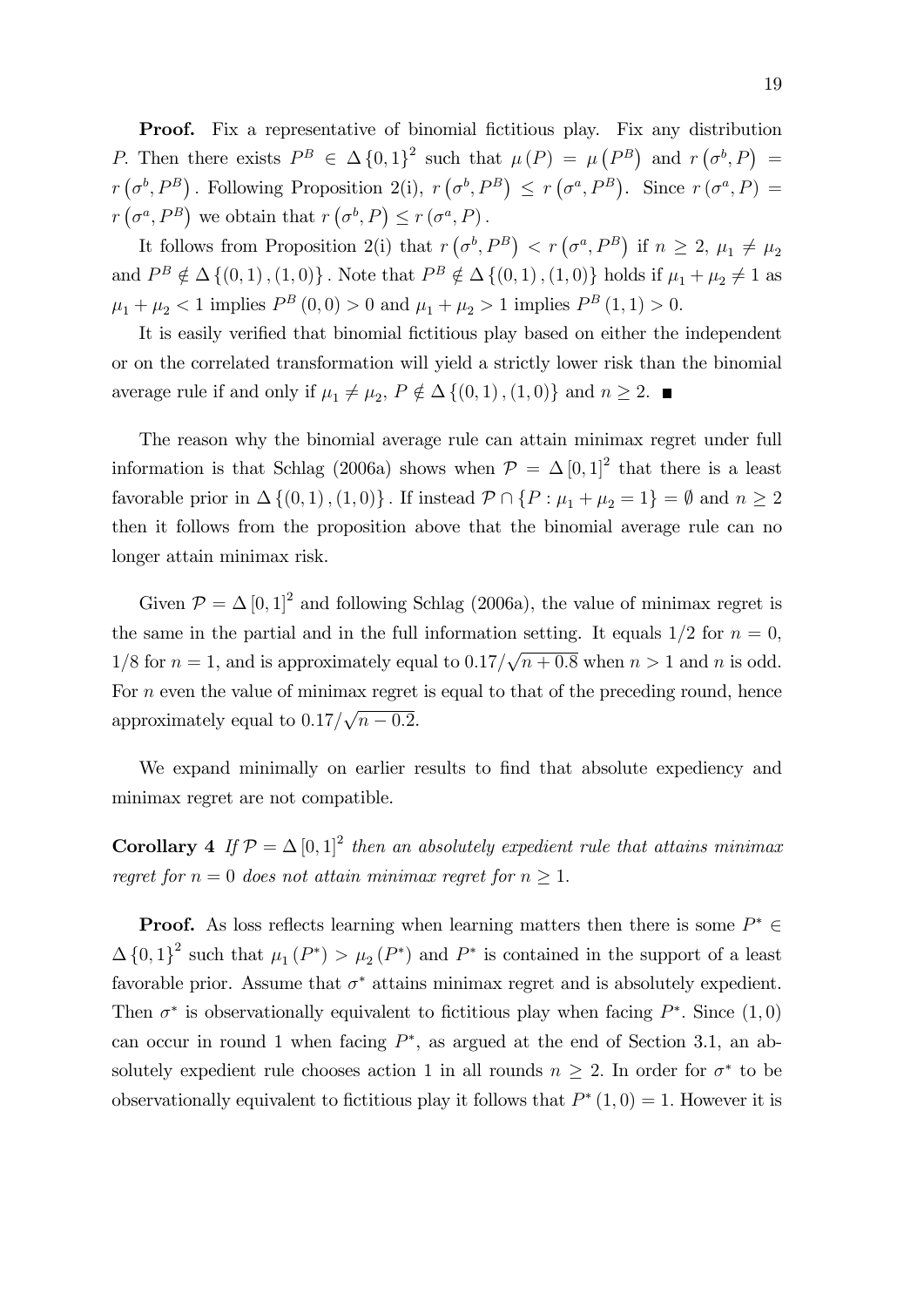easily verified (see also Schlag, 2006a) that  $P^*$  is contained in the support of a least favorable prior only if  $n = 0$ .

We briefly investigate the performance of fictitious play in small samples. Considering regret when facing the distribution  $\hat{P} \in \Delta \{ (0, x), (1, x) \}$  for  $x < 1/n$  and  $x < \mu_1 = z$  we obtain

$$
\max_{P} r(\sigma^{f}, P) \ge \sup_{0 < x < \min\{z, 1/n\}} (z - x) (1 - z)^{n} = \frac{n^{n}}{(n+1)^{n+1}}.
$$

It is easily verified that this lower bound on the maximal regret of fictitious play is strictly above the value of minimax regret when  $n \leq 4$ . Thus fictitious play does not attain minimax regret when  $1 \leq n \leq 4$ . In particular, when  $n = 1$  then we find that the maximal regret of fictitious play is at least  $1/2$  where  $1/2$  is the value of minimax regret without any observation. Whether or not fictitious play attains minimax regret for  $n > 5$  and  $P = \Delta [0, 1]^2$  remains an open question.

#### 4.3 Relative Minimax

Consider relative minimax and  $P = \Delta [0, 1]^2 \setminus \{P : \mu_1 = \mu_2\}$ . Notice that this specification does not fit our setting as  $P$  is not closed. Notice also that relative minimax cannot be extended to a continuous loss function on  $\Delta [0, 1]^2$ . Thus we cannot build on our above results and instead perform some explicit calculations. We will show that, similar to the maximin utility criterion, rules that ignore all information can attain relative minimax for any sample size n.

Let  $\bar{\sigma}$  be the strategy that specifies to choose each action equally likely regardless of which payoffs are observed in the sample.  $\bar{\sigma}$  is the unique symmetric rule that does not depend on the sample. It is easily verified that  $\sup_{P:\mu_1\neq\mu_2} r(\bar{\sigma}, P) = -1/2$ . Now consider a prior  $\hat{Q}_{\varepsilon}$  that puts equal weight on  $\hat{P}$  and  $\hat{P}^s$  where  $\mu(P) = (0, \varepsilon)$  with  $\varepsilon > 0$  and  $\varepsilon$  small. Then with high probability both actions always yield payoff 0 in the sample and hence  $\lim_{\varepsilon \to 0} r(\sigma, \hat{Q}_{\varepsilon}) = -1/2$  for any strategy  $\sigma$ . Thus the value of relative minimax is equal to  $-1/2$ , in particular  $\bar{\sigma}$  attains relative minimax.

#### 4.4 Finding the Best Action

Consider  $\mathcal{P} = \Delta [0, 1]^2$  and the objective of finding the best action conditional on the difference between the two means being at least equal to some given distance  $d \in (0, 1)$ . So loss g is given by  $g(i, P) = 1_{\{\mu_i \leq \mu_{3-i}-d\}}$ . Schlag (2006b) considers this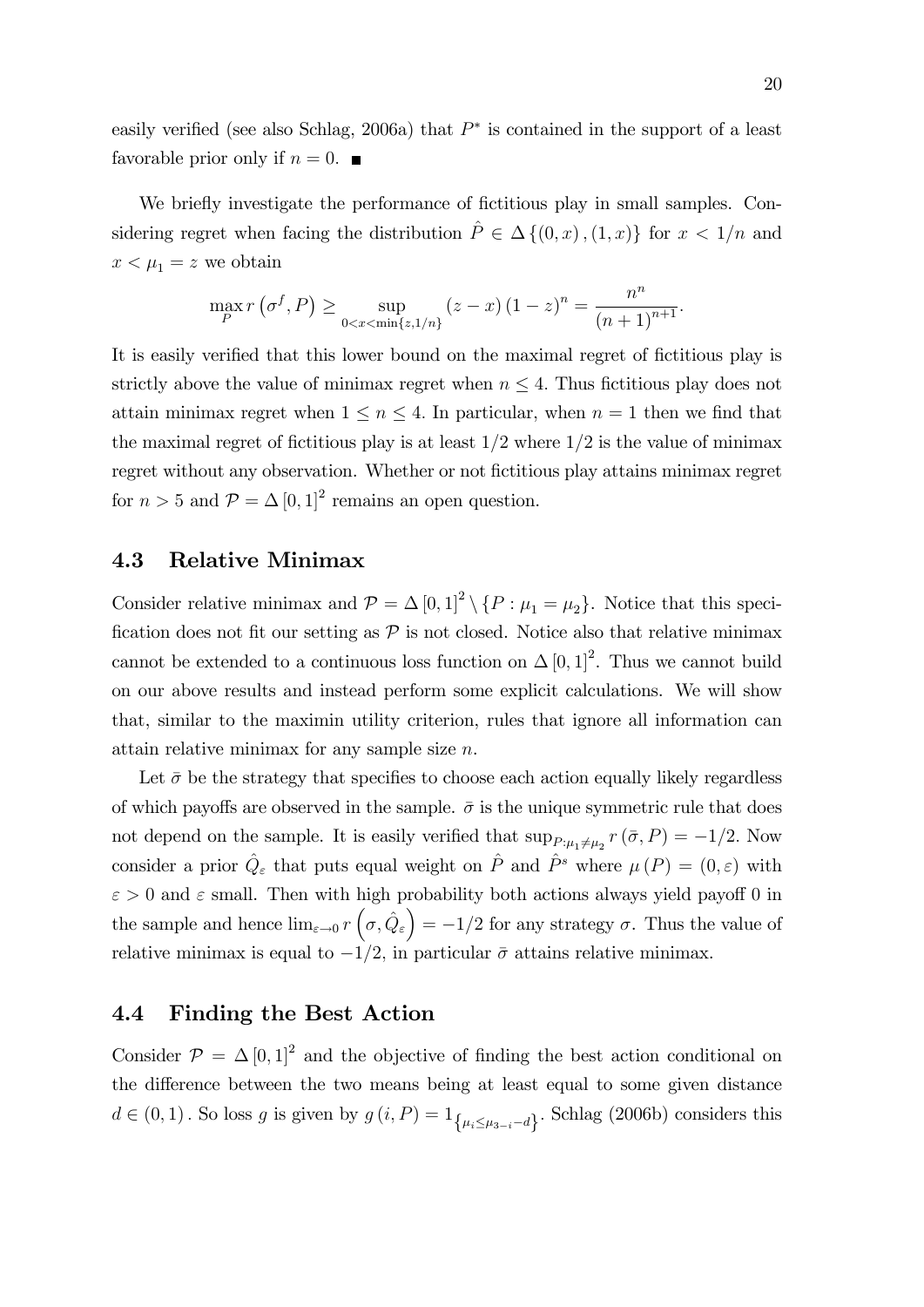loss function in the partial information setting and shows as in the case of minimax regret (Schlag, 2006a) that the binomial average rule attains minimax risk and that the value of minimax risk in the partial information setting is equal to that in the full information setting. We cite the value of minimax risk provided in Schlag (2006a, 2006b):

$$
\min_{\sigma} \max_{P} r_{2m}(\sigma, P) = \min_{\sigma} \max_{P} r_{2m-1}(\sigma, P) = \left(\frac{1-d}{2}\right)^{2m-1} \sum_{k=0}^{m-1} {2m-1 \choose k} \left(\frac{1+d}{1-d}\right)^k.
$$

For example, consider  $n = 29$  observations and  $d = 0.296$ . Then the value of minimax risk is equal to 0.05. So under binomial fictitious play the two means have to be at least 0.296 apart in order for there to be a rule (e.g. binomial fictitious play) that is able to select the best action with probability at least 0:95. Moreover the performance can only be improved in terms of minimizing maximal risk if at least two more samples are observed. In terms of testing consider the hypothesis  $\mu_1 \ge \mu_2 - d$  verses  $\mu_1 \le \mu_2 - d$  for  $d = 0.296$ . Then there is no test that has type I and type II error below  $5\%$  when the sample size n is smaller than 28 but there is when  $n = 29$ . For more information on this test see the appendix. Other values are easily calculated, e.g. one cannot guarantee to find the best action more than  $70.7\%$ of the time if  $d = 0.1$  and  $n = 29$ , both type I and type II error can be pushed below 5% for  $d = 0.1$  if and only if  $n \ge 269$ .

### 5 Two-Armed Bandit

In the following we consider the two-armed bandit setting with discounting when foregone payoffs are observable. The decision maker has to repeatedly choose either action 1 or action 2, always facing the same but unknown distribution  $P$ , each choice of action *i* yields an independent payoff drawn from  $P_i$ . The strategy  $\sigma$  of a decision maker is now given by a function  $\sigma: \bigcup_{n=0}^{\infty} [0,1]^{2n} \to \Delta \{1,2\}$ . Loss g is now a function of the sequence of choices so  $g: \{1,2\}^{\infty} \times \mathcal{P} \to \mathbb{R}$ . To keep the presentation simple we assume that g is additive so  $g((i_n)_n, P) = \sum g^n(i_n, P)$  for some  $g^n : \{1, 2\} \times P \to \mathbb{R}$ where  $g^n$  satisfies conditions (i) and (ii) from Section 4 for each n and where we require that  $g$  is bounded.

As the choice of the decision maker does not influence the observed outcomes the decision maker can solve each round separately. This proves the following.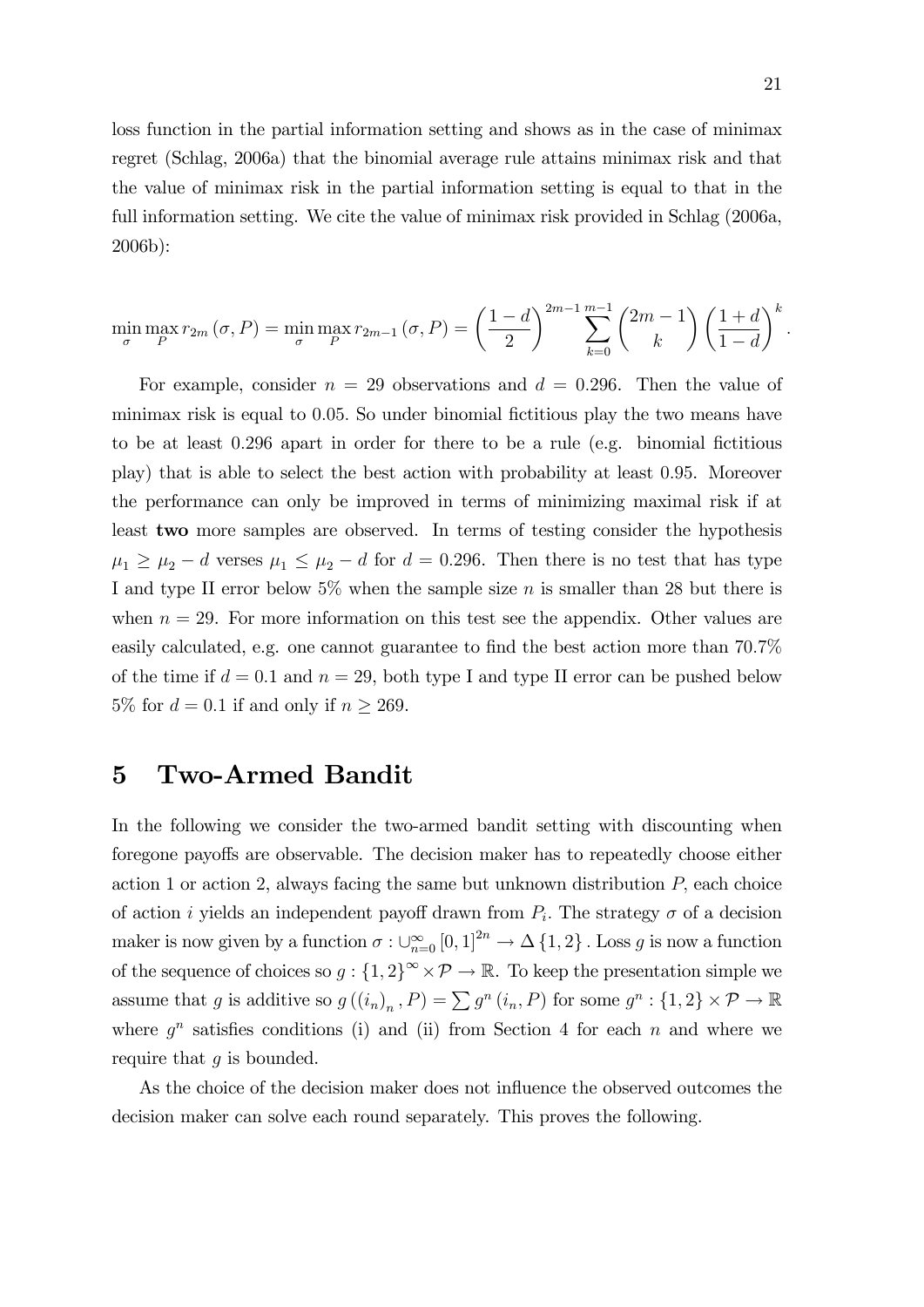**Corollary 5** Binomial fictitious play  $\sigma^b$  attains minimax risk in the two-armed bandit setting.

#### 5.1 Minimax Regret

In the following we measure loss in terms of regret. Consider first the case where payoffs are discounted so there exists  $\delta \in (0,1)$  such that

$$
g((i_n)_n, P) = \max \{ \mu_1, \mu_2 \} - (1 - \delta) \sum_{n=1}^{\infty} \delta^{n-1} \mu_{i_n}.
$$

**Proposition 4** Assume  $\mathcal{P} = \Delta [0, 1]^2$ .

(i) The value of minimax regret is equal to  $\frac{1}{2}(1-\delta)$  if and only if  $\delta \leq \frac{1}{2}$  $\frac{1}{2}(\sqrt{5}-1),$ for  $\frac{1}{2}(\sqrt{5}-1) < \delta < 1$  it is equal to

$$
(1 - \delta) \max_{x \in [0,1]} \left[ \frac{x}{2} + (1 + \delta) x \sum_{m=1}^{\infty} \delta^{2m-1} \sum_{k=0}^{m-1} {2m-1 \choose k} \left( \frac{1}{2} (1+x) \right)^k \left( \frac{1}{2} (1-x) \right)^{2m-1-k} \right]
$$
\n(6)

which is strictly larger than  $\frac{1}{2}(1-\delta)$ .

(ii) Fictitious play fails to attain minimax regret if  $\frac{1}{2} < \delta \leq \frac{1}{2}$  $\frac{1}{2}(\sqrt{5}-1).$ 

**Proof.** Part (i). Fix  $x \in (0,1]$  and let  $\mathcal{P}_x = \{P \in \Delta [0,1]^2 : |\mu_1 - \mu_2| = x\}.$ The arguments used in Schlag (2006a) show that the binomial average rule attains minimax regret among all distributions in  $\mathcal{P}_x$  when foregone payoffs are observable with least favorable prior given by  $P((1,0)) = \frac{1}{2}(1+x) = 1-P((0,1))$ . The analysis in Schlag (2006a) then shows that the value of maximal regret conditional on  $2m - 1$ or 2m observations is equal to

$$
\sum_{k=0}^{m-1} {2m-1 \choose k} \left(\frac{1}{2}(1+x)\right)^k \left(\frac{1}{2}(1-x)\right)^{2m-1-k}
$$

for  $m \in \mathbb{N}$ . Using the fact that regret in round 1 is equal to  $\frac{1}{2}x$  it follows that the value of maximal regret in the two armed bandit is equal to

$$
(1 - \delta) \left[ \frac{x}{2} + \delta \left( 1 + \delta \right) x \sum_{m=1}^{\infty} \delta^{2m-1} \sum_{k=0}^{m-1} {2m-1 \choose k} \left( \frac{1}{2} (1+x) \right)^k \left( \frac{1}{2} (1-x) \right)^{2m-1-k} \right] \tag{7}
$$

and consequently  $(6)$  specifies the value of maximal regret when any distribution in  $\Delta [0, 1]^2$  is allowed.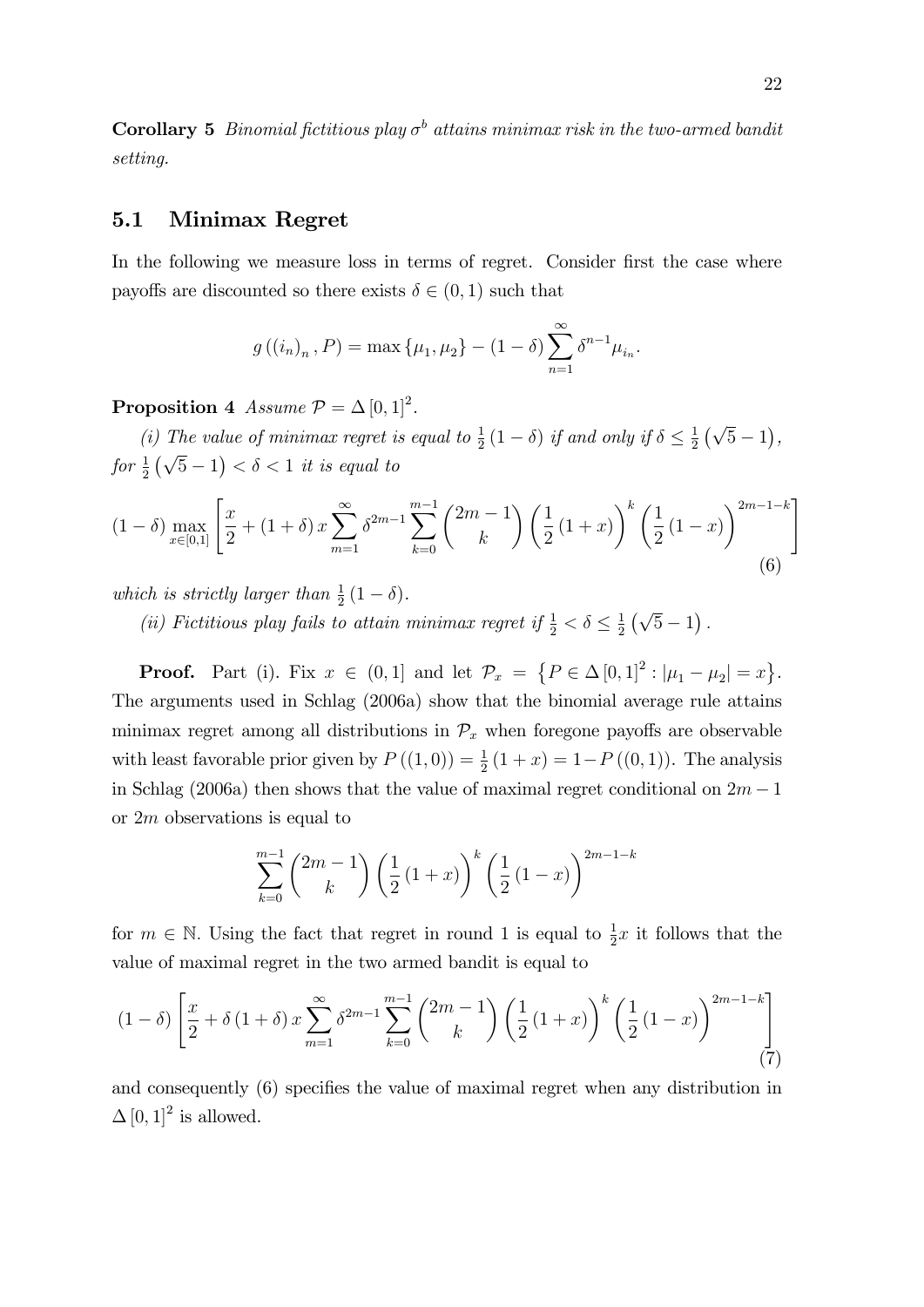Derive an upper bound on the maximal regret under binomial fictitious by adjusting behavior by assuming that the decision maker chooses the action chosen in round 7 for ever. Formally this means that we discard the terms in (7) with  $m > 3$  and add

$$
x\delta^7 \sum_{k=0}^2 {5 \choose k} \left(\frac{1}{2}(1+x)\right)^k \left(\frac{1}{2}(1-x)\right)^{5-k}.
$$

Taking the derivative with respect to  $x$  it is easily shown that regret of this rule is maximized for  $x = 1$  taking value  $\frac{1}{2}(1 - \delta)$  if  $\delta \leq \frac{1}{2}$  $\frac{1}{2}(\sqrt{5-1})$ . This means that 1  $\frac{1}{2}(1-\delta)$  is also an upper bound on maximal regret of  $\sigma^b$  for  $\delta \leq \frac{1}{2}$  $\frac{1}{2}(\sqrt{5-1})$ . This value is actually obtained for  $x = 1$  so that we have proven the if statement. Concerning the only if statement we derive the expression in (7) to x and enter  $x = 1$  to obtain 1  $\frac{1}{2}(1-\delta)(1-\delta-\delta^2)$  which means that  $x=1$  is not the maximizer if  $\delta > \frac{1}{2}(\sqrt{5}-1)$ .

Part (ii). Consider P such that  $P((1,0)) = 1 - P((0,x)) = z$  for some given  $x < 1$  and z close to 0. Then

$$
\pi \le (1 - \delta) \frac{1}{2} + (1 - \delta) \delta (z^2 + (1 - z)^2) + (1 - \delta) \delta^2 ((1 - (1 - z)^2) z + (1 - z)^3) + \delta^3 (1 - z)
$$

and hence

$$
r\left(\sigma^{f},P\right) \geq 1-z - \left(\begin{array}{c} (1-\delta)\frac{1}{2} + (1-\delta)\delta\left(z^{2} + (1-z)^{2}\right) \\ + (1-\delta)\delta^{2}\left(\left(1 - (1-z)^{2}\right)z + (1-z)^{3}\right) + \delta^{3}\left(1-z\right) \end{array}\right). (8)
$$

Notice that the right hand side equals  $\frac{1}{2}(1-\delta)$  if  $z = 0$ . Taking the derivative of the right hand side with respect to z and evaluating this at  $z = 0$  we obtain  $-(1 - \delta) (1 - 2\delta) (1 + \delta)$  which is strictly positive if  $\delta > 1/2$ . Given part (i), these two findings prove part (ii).  $\blacksquare$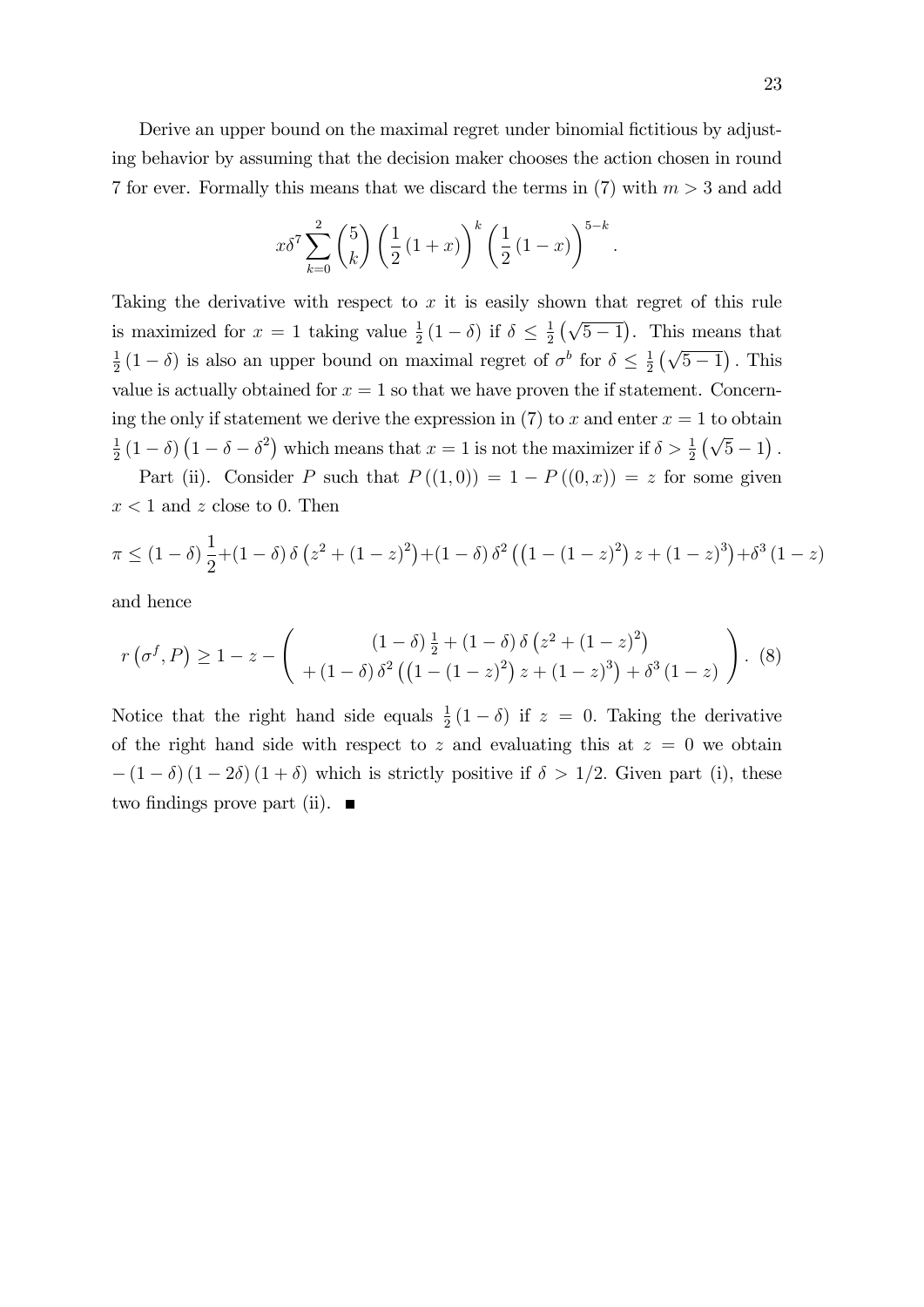We use (6) to plot the value of minimax regret for  $\delta > \frac{1}{2}(\sqrt{5}-1) \approx 0.618$  in Figure 1.<sup>7</sup>



Figure 1: Value of minimax regret as a function of  $\delta$  with 1  $\frac{1}{2}(1-\delta)$  added as dotted line.

**Remark 2** Assume  $P = \Delta [0, 1]^2$ . We verify numerically that fictitious play does not attain minimax regret for  $\frac{1}{2}(\sqrt{5}-1) < \delta \leq 0.79935$ . For this we compare the lower bound for regret of  $\sigma^f$  in (8) to the value of minimax regret found in Proposition 4.

Consider now the following alternative specification of regret that is common in the machine learning literature. Fix  $N$  and let loss be defined by

$$
g((i_n)_n, P) = \max \{\mu_1, \mu_2\} - \frac{1}{N} \sum_{n=1}^{N} \mu_{i_n}.
$$

**Proposition 5** Assume  $P = \Delta [0, 1]^2$ . The value of minimax regret is equal to

$$
\frac{1}{N} \max_{x \in [0,1]} \left( \frac{x}{2} + x \sum_{m=1}^N \sum_{k=0}^{\lfloor (N+1)/2 \rfloor - 1} \binom{2 \lfloor (N+1)/2 \rfloor - 1}{k} \left( \frac{1}{2} (1+x) \right)^k \left( \frac{1}{2} (1-x) \right)^{2 \lfloor (N+1)/2 \rfloor - 1 - k} \right).
$$

<sup>7</sup>The first sum is evaluated for  $m \leq 35$ .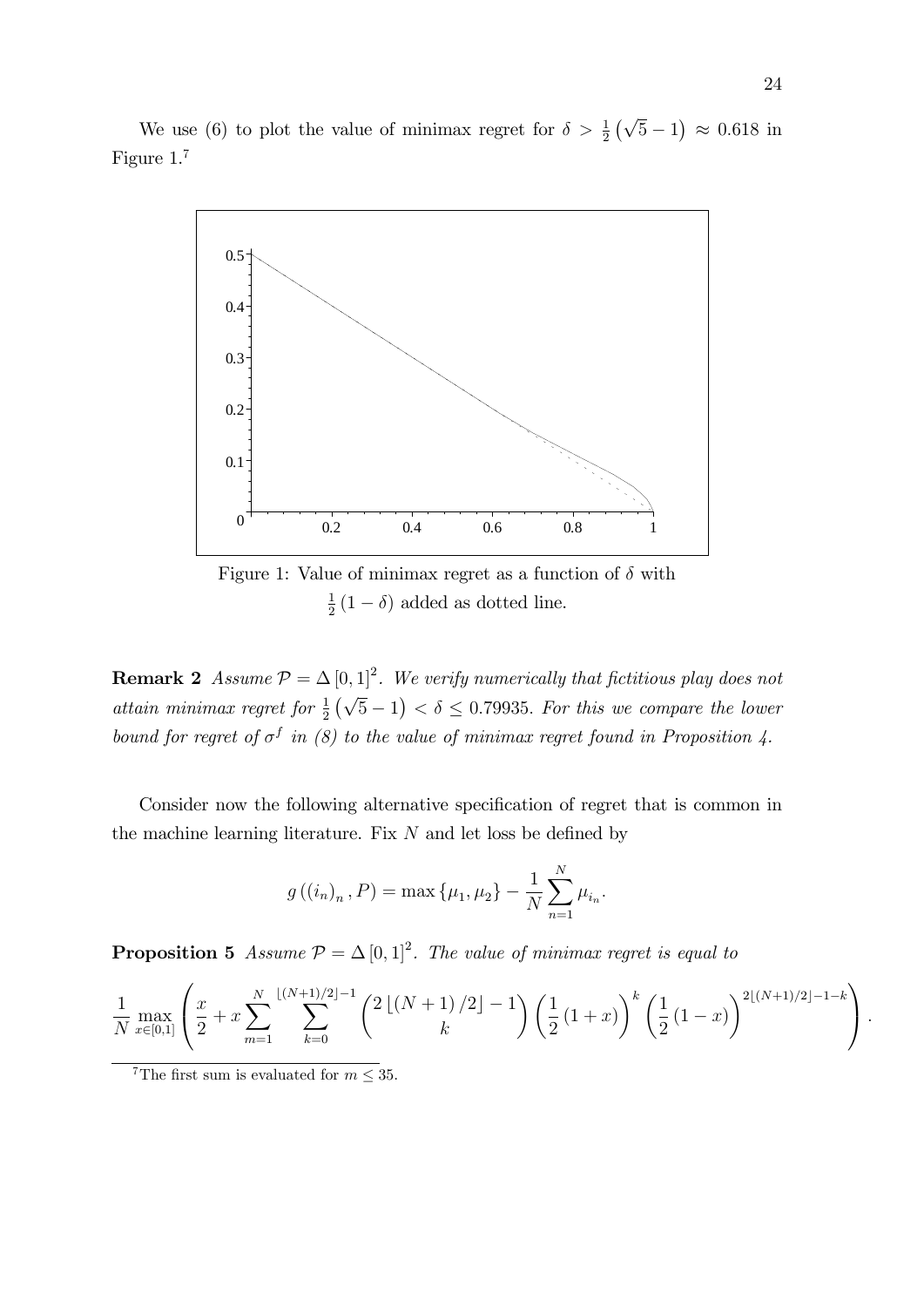We plot the value of minimax regret for  $N \leq 22$  and note that  $r \approx 5\%$  if  $N = 30$ and for  $3 \leq N \leq 80$  that  $r \approx \frac{0.265}{\sqrt{N-1}}$  $\frac{1.265}{N-1}$  up to the third decimal point different from 0.



Figure 2: Value of average minimax regret as a function of N with approximation  $0.265/\sqrt{N-1}$  added as dotted line.

# 6 Choice among Three and More Actions

In the following we briefly consider choice among  $I \geq 3$  ex-ante identical actions. The definition of binomial fictitious play is easily extended, maintaining the assumption that the decision maker chooses equally likely among the empirically most successful actions after Örst binomially transforming the data.

Proposition 6 When actions are known to be independent then binomial fictitious play  $\sigma^{bI}$  based on the independent transformation attains minimax risk conditional on n observations for any n and hence also attains minimax risk in the multi-armed bandit setting for any  $\delta$ .

**Proof.** The proof is analogous to that of Proposition 2. The only adjustment is that  $Q^*$  now puts equal weight on the I! distributions that emerge from permuting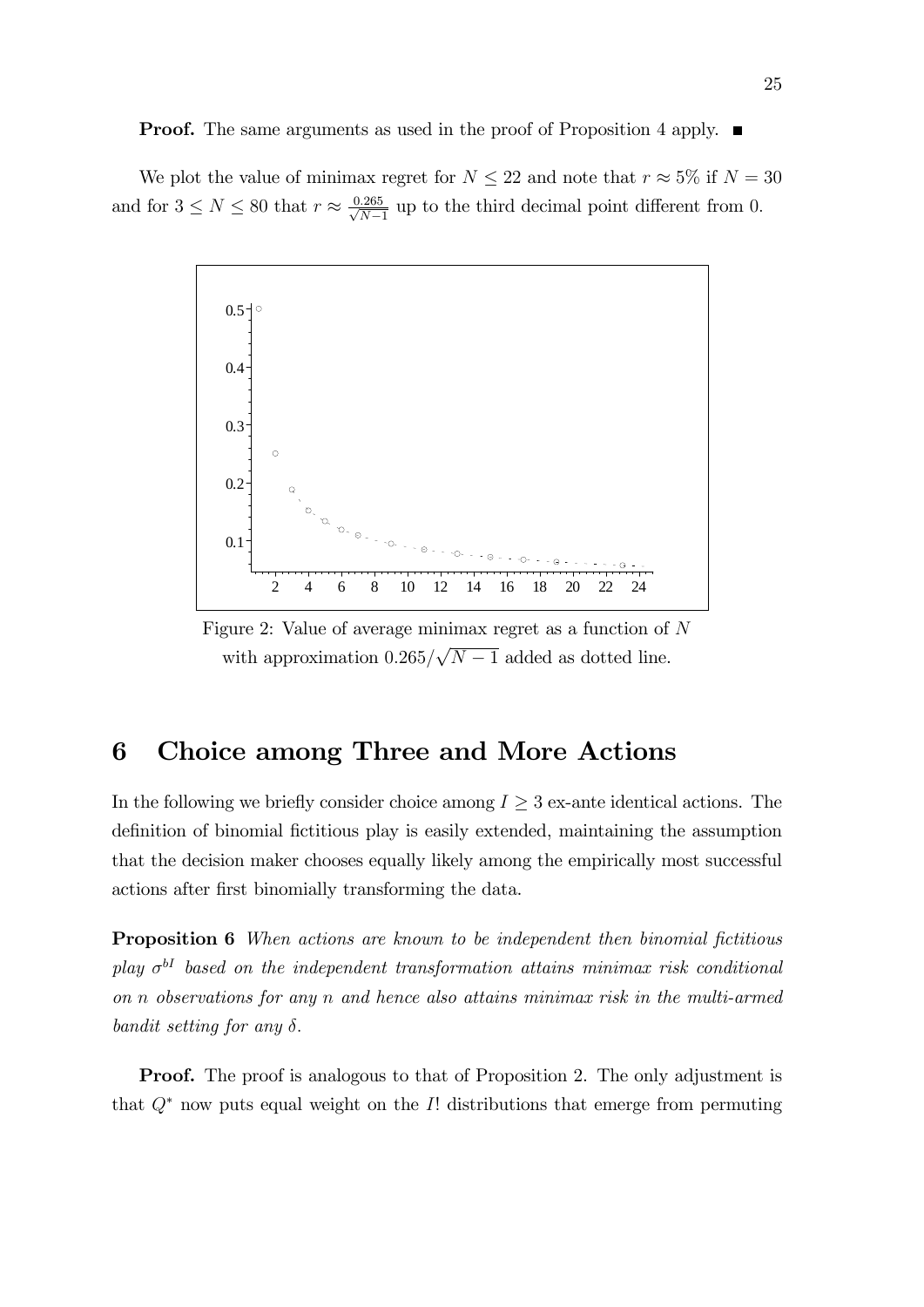the labels of  $P^*$ . Independence of actions allows us to conclude immediately that choosing the most successful action is a best response to  $Q^*$ .

Next we show by example that fictitious play is no longer always a best response to symmetric priors over binary valued distributions.

**Example 1** Let  $e^i, v^i \in \{0,1\}^I$  be such that  $e^i$  is the *i*-th unit vector and  $v^i_j = 0$ if and only if  $i = j$ . Let  $\bar{P}$  be such that  $\bar{P}(e_1) = 1 - \bar{P}(v_1) \in (1/2, 1)$  so  $\mu_1 > \mu_i$ for  $i \geq 2$  and consider the symmetric prior  $\overline{Q}$  that puts weight  $1/I!$  on each of the distributions that emerges from  $\overline{P}$  by permuting the labels of the actions. For any n the best response to  $\overline{Q}$  is to choose action i if and only if either  $e_i$  or  $v_i$  was observed in the first round. In particular note that fictitious play is not a best response to  $\overline{Q}$ as action *i* is never chosen when only  $v^i$  has been observed.

Note that the above example does not preclude fictitious play from attaining minimax risk for binary valued distributions. It only shows that the proof technique used above for the case of two actions does not extend to the setting with three or more actions.

## 7 Conclusion

We illustrate how the findings of this paper can be used in different disciplines. In statistical decision theory one can now derive policy recommendations based on paired data for small sample sizes as maximal regret is below 5% when there are at least 11 observations. One can investigate the effectivity of a treatment by comparing well being before and after the treatment of  $n$  subjects. From a more statistical perspective, we have shown that binomial fictitious play is also the selection procedure that yields the highest minimal probability of selecting whether the mean well being was higher before or after the treatment. One can use binomial fictitious play to forecast which of two states will occur next. In game theory one can investigate learning in games when players believe that their opponents are using a stationary strategy. In economics one can now relax the rationality of agents away from the standard subjective expected utility model without assigning ad-hoc behavior. For instance, in industrial organization one could now investigate a finite number of rational firms independently setting stationary random prices who are repeatedly competing for consumers who have no priors.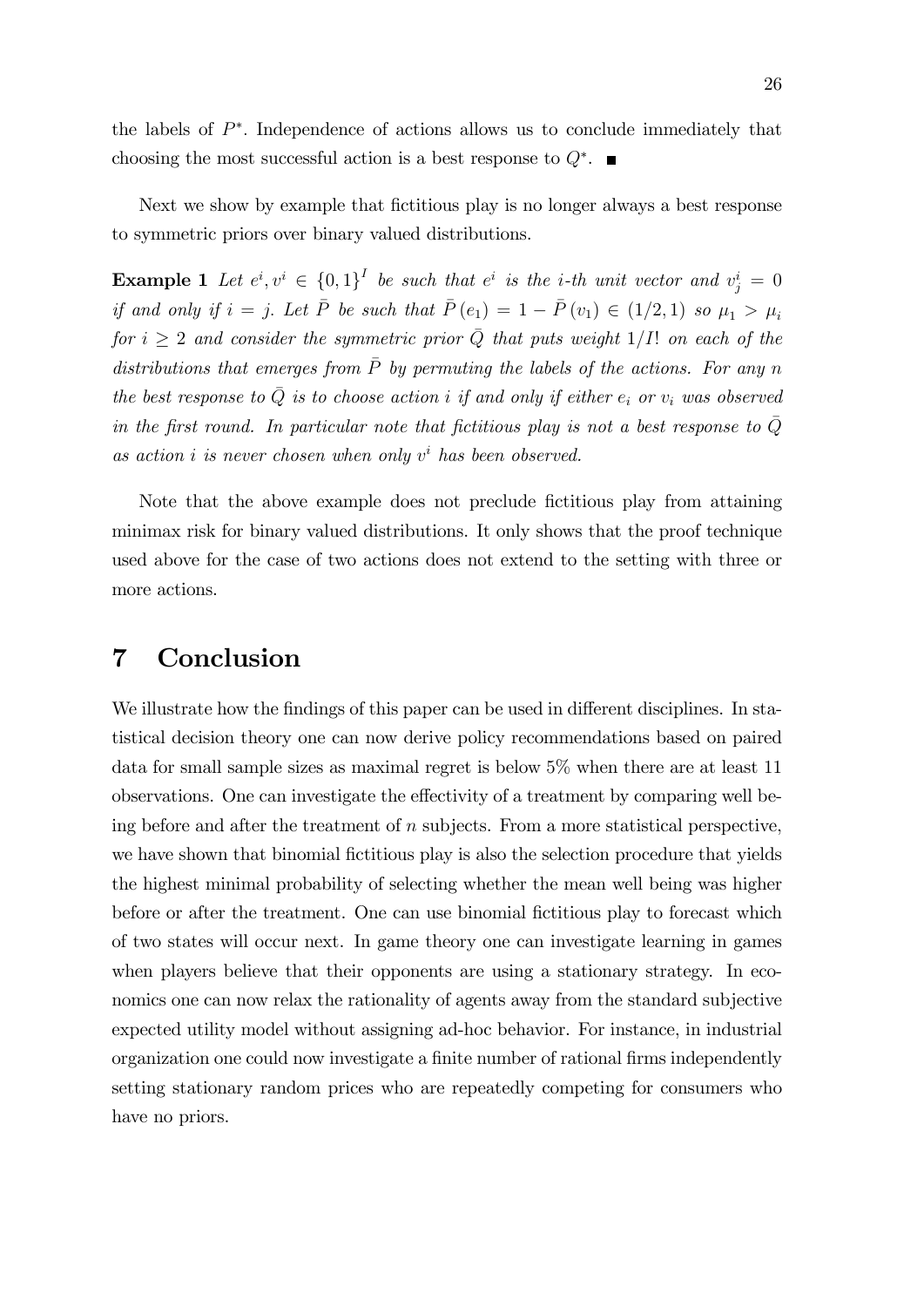The only previous justification in the literature for using fictitious play is the fact that it is very popular, very simple to implement and has nice limit properties. We add a formal justification for choice between two actions under binary valued payoff distributions based on finite samples. Fictitious play is ex-ante improving and attains minimax risk for any loss function that only depends on the underlying means. However neither of these two properties carry over once payoffs are only known to belong to a bounded interval. Instead, its variant introduced in this paper called binomial fictitious play has these properties.

Choice between two actions in a stationary decision problem with full information is an extremely simple setting. This allows us to select binomial fictitious play for general loss functions. Our analysis provides a possible starting point for many future investigations. One may want to compare the different representatives of binomial fictitious play, as a function of the underlying mean preserving transformation. For applications to data the correlated transformation seems most promising as it maximizes the covariance between the two transformed outcomes. Higher correlation will tend to reduce the variance in the final choice as it did for the correlated binomial average rule in the partial information setting (Eozenou et al., 2006). More general settings need to be investigated, such as choice when different actions have different outcomes or when there are three or more dependent actions.

We point out the advantage of choosing according to minimax risk. Most important there are axiomatic foundations that yield the particular representatives maximin utility, minimax regret and relative minimax (Milnor, 1954, Stoye, 2006, Terlizzese, 2006). Both the maximin utility and the relative minimax criteria are too weak to generate nice limit properties without restricting the set of environments. The symmetric rule that ignores the sample attains maximin utility and relative minimax. Thus we put additional emphasis in this paper on minimax regret. The connection to statistics also makes the objective of selecting the best action interesting.

The concepts of ex-ante improving and absolute expediency are appealing but do not have an axiomatic foundation. Characterizations are difficult to obtain as these concepts are deÖned by an inÖnite number of constraints (cf. Schlag, 1998, 1999 and Börgers et al., 2004). It is interesting to note that the rule we found that attains minimax risk for all loss functions is also ex-ante improving. On the other hand we find that minimax regret and absolute expediency are incompatible.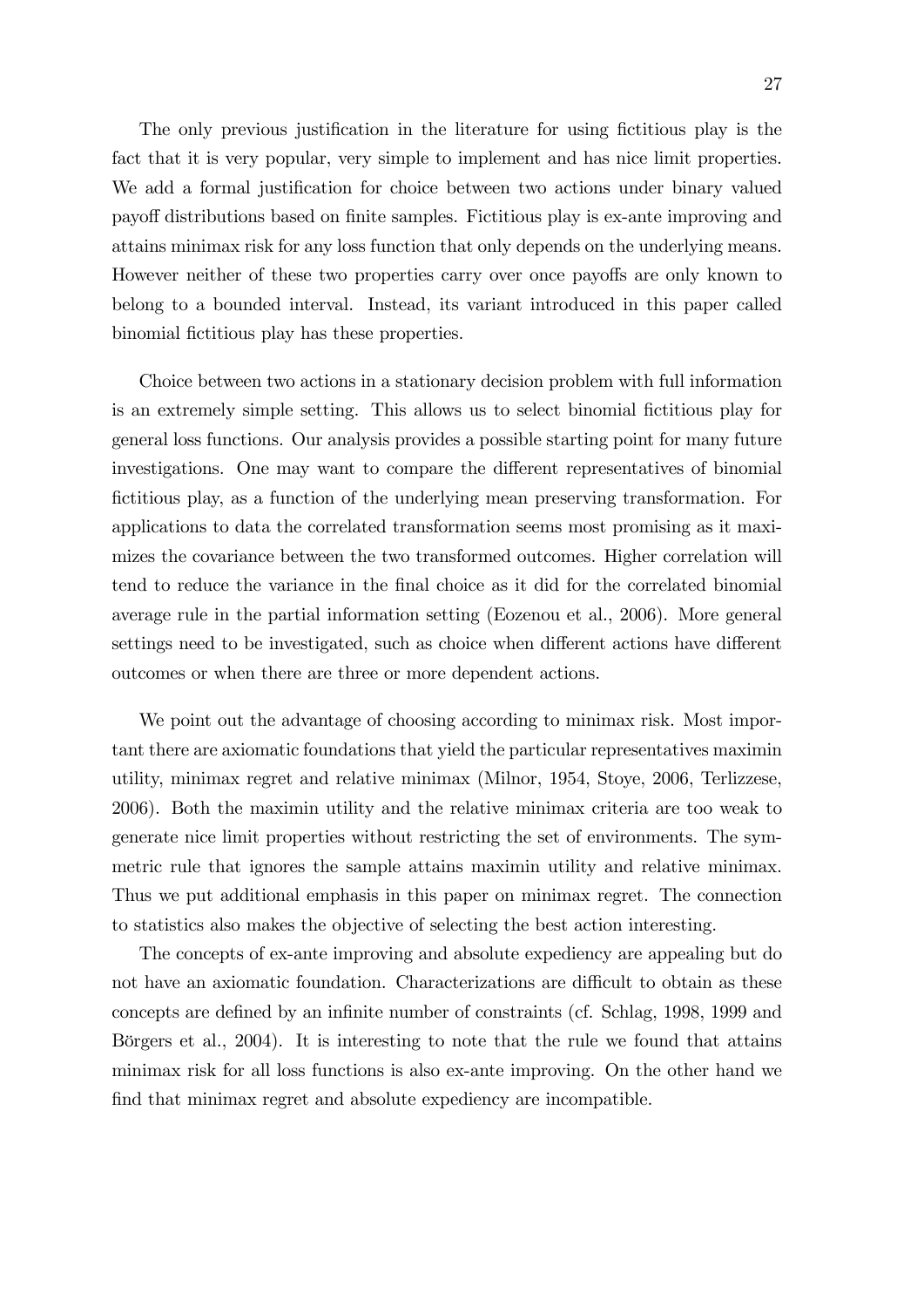Choice without priors means that the same selected rule is applicable to many different problems. Thus, the decision-maker does not have to reoptimize whenever facing a new decision problem. It is the lack of priors that seems to cause strategies selected to also be simple (see also Schlag, 1998, 2003, 2006a).

We finally point out some connections to the partial information setting.

Schlag (2006a, 2006b) shows when loss is either equal to regret or to the probability of choosing the worse action that the value of minimax risk under partial information, when a given number  $n$  of observations can be gathered by the decision maker, is the same as it is under full information. We select a rule that outperforms the rule selected for the partial information setting as it achieves strictly lower risk except in very particular environments.

In the partial information setting, the results in Schlag (2006a, 2006b) are useless for sequential decision making. The binomial average rule is designed to perform best in round  $n + 1$  with choices beforehand not influencing loss. In a sequential decision making problem with discounting the choice in each round not only provides information but directly enters the loss function. Exploration and exploitation have to be traded off. Schlag (2003) considers the sequential decision making problem but is only able to derive rules that attain minimax regret for small and moderate discount factors if the decision maker is able to commit to these rules. In the full information setting, there is no issue of time consistency or commitment. As nature chooses the distribution before round 1 it is only justified to evaluate rules according to ex-ante payoffs. However, whether payoffs starting round 1 or starting round  $k$  are considered, the same rule is selected. This is because with full information there is no choice of how to gather information.

The role that is played by fictitious play in our paper is played by the empirical success rule in Schlag  $(2006a)$ . In fact, these two rules are identical if n observations of action 1 and  $n$  of action 2 are identified with  $n$  observations of pairs consisting of one observation of each action.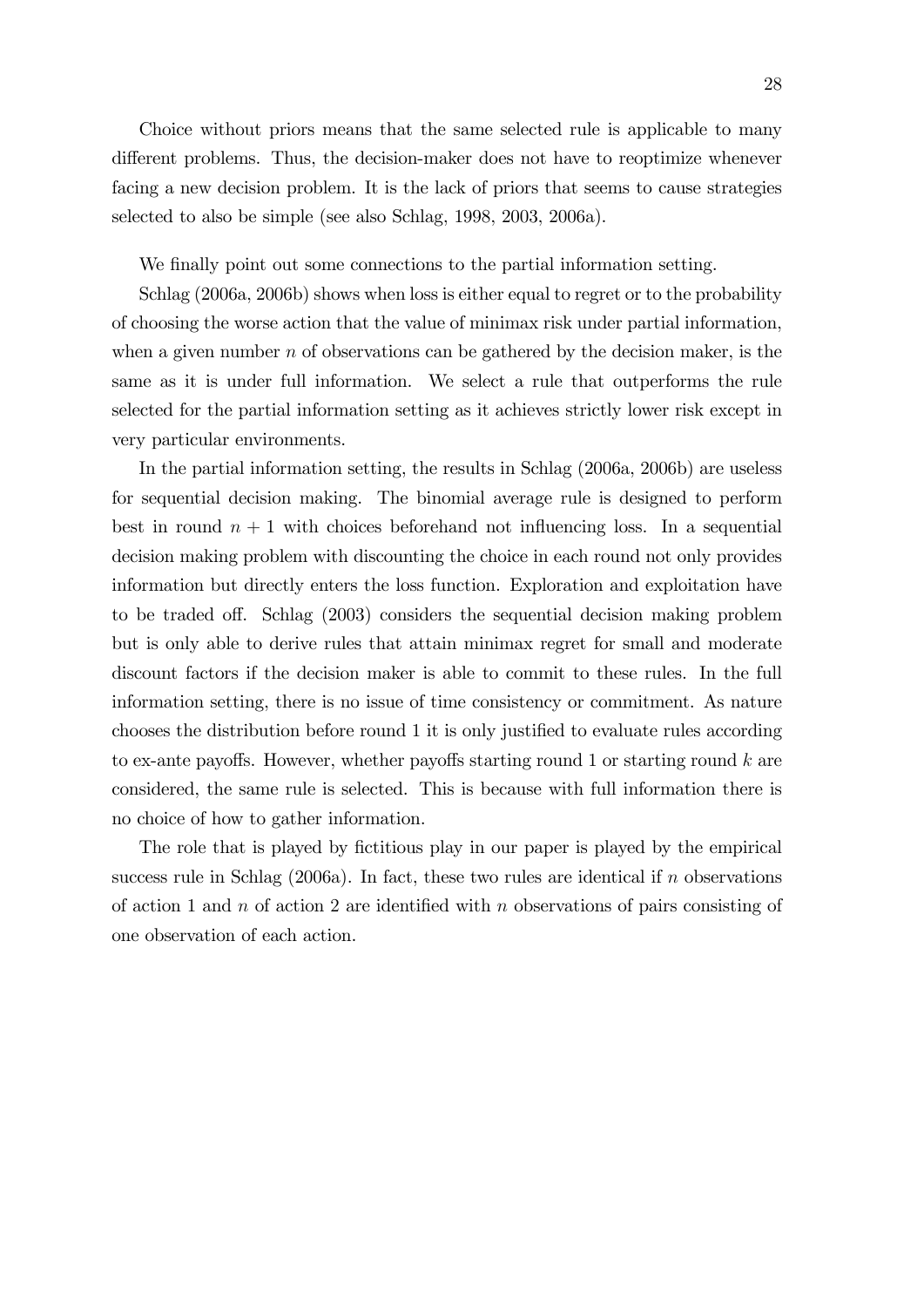## A Testing Symmetric Hypotheses

In the following we briefly show how the findings of this paper can be used to design tests.

Fix some  $d \in (0, 1)$ . Assume that we wish to test the null hypothesis that  $\mu_1 \geq$  $\mu_2+d$  against the alternative hypothesis that  $\mu_1 \leq \mu_2-d$  where  $\mu_1$  and  $\mu_2$  are unknown apart from that  $\mu_1, \mu_2 \in [0, 1]^2$ .<sup>8</sup> Note that hypotheses are *symmetric* in the sense that the null and the alternative hypothesis are interchanged when the labels of the two variables are interchanged.

In the following we will show how to find a test with the following two properties. The test has equal type I and II errors and there is no alternative test with the same type I error (size) that has a strictly lower type II error. Notice that the second property is stronger than that of simply being most powerful. The test will not be unbiased and it will be randomized in the sense that it will produce some probability with which the null hypothesis can be rejected where this probability will typically be in  $(0, 1)$ . The binomial fictitious play will be such a test by identifying choice of action 1 and of action 2 with not rejecting and rejecting the null hypothesis respectively.

Consider the loss function  $g(i, P) = 1_{\{ \mu_i \leq \mu_{3-i} - d \}}$  and find a rule  $\sigma^*$  that attains minimax risk, e.g.  $\sigma^*$  could be binomial fictitious play. We prove that  $\sigma^*$  has the two properties mentioned above. Assume that there is a test  $\hat{\sigma}$  with a lower or equal type I error, so  $\max_{P:\mu_1\geq\mu_2+d} g(\hat{\sigma}, P) \leq \max_{P:\mu_1\geq\mu_2+d} g(\sigma^*, P)$ , that has a strictly lower type II error, so  $\max_{P:\mu_1\leq \mu_2-d} g(\hat{\sigma}, P) < \max_{P:\mu_1\leq \mu_2-d} g(\sigma^*, P)$ . Since there is a saddle point (see proof of Proposition 2), a least favorable prior  $Q^*$  will have a distributions with  $\mu_1 \geq \mu_2+d$  as well as with  $\mu_1 \leq \mu_2-d$  in its support. Consequently,  $\max_{P:\mu_1\geq\mu_2+d} g(\sigma^*, P) = g(\sigma^*, Q^*) = \max_{P:\mu_1\leq\mu_2-d} g(\hat{\sigma}, P)$  which means that the type I and type II errors are equal for  $\sigma^*$  and that  $g(\hat{\sigma}, Q^*) < g(\sigma^*, Q^*)$  where the latter contradicts the fact that  $\sigma^*$  attains minimax risk.

<sup>&</sup>lt;sup>8</sup>The range where  $\mu_2 - d < \mu_1 < \mu_2 + d$  is called the *indifference zone* as the decision maker does not care whether or not the null hypothesis is rejected for distributions with means that fall within this range.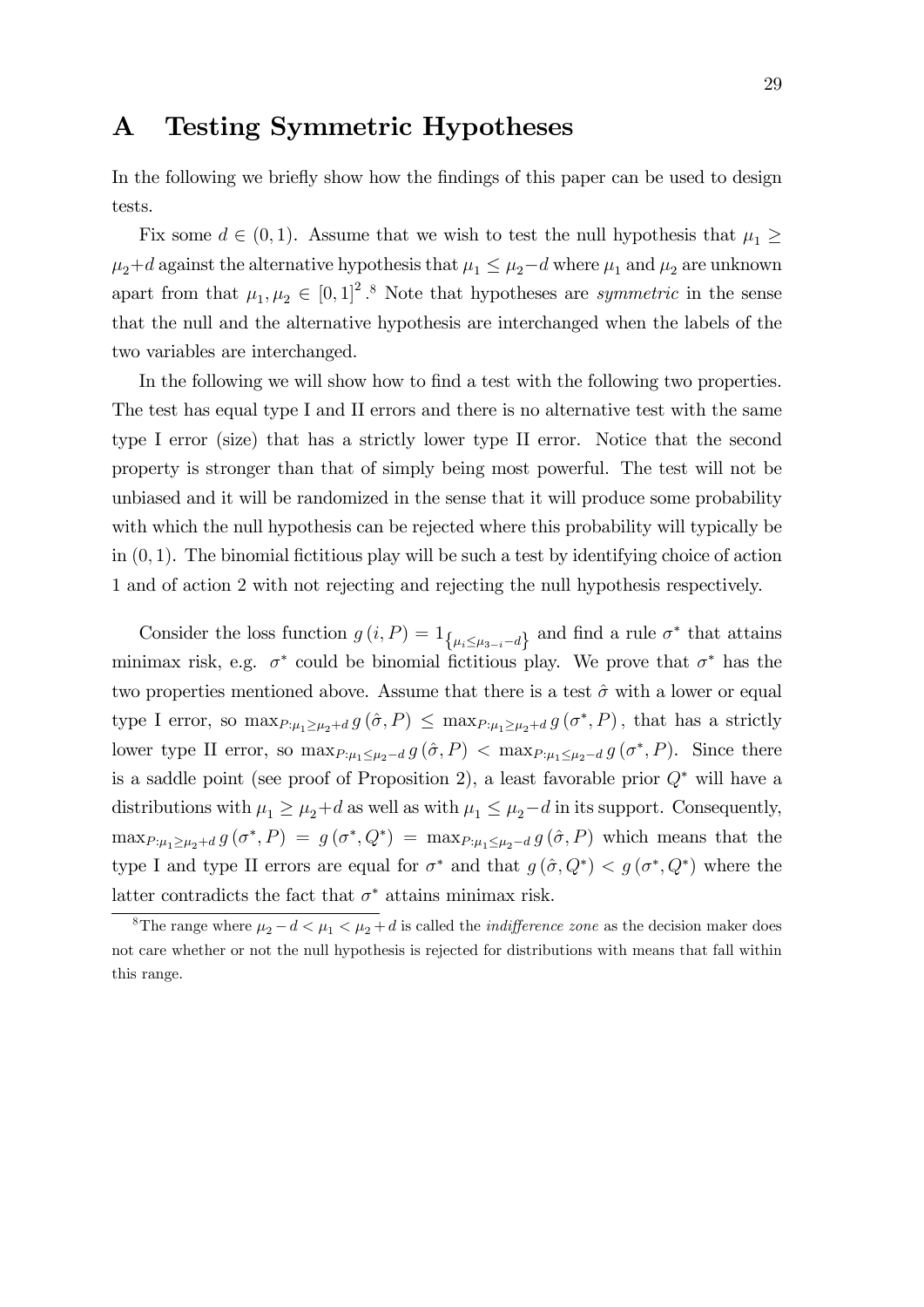## References

- [1] Anscombe, F.J. and R.J. Aumann (1963), A Definition of Subjective Probability, Ann. Math. Stat. 34, 199-205.
- [2] Auer, P., N. Cesa-Bianchi and P. Fischer  $(2002)$ , "Finite-Time Analysis of the Multiarmed Bandit Problem," Mach. Learning 27, 235–256.
- [3] Berry, D.A. and B. Fristedt (1985), Bandit Problems: Sequential Allocation of Experiments, Chapman-Hall, London.
- [4] Börgers, T., A.J. Morales and R. Sarin (2004), "Expedient andMonotone Learning Rules,"  $Econometrica$  **72**(2), 383–405.
- [5] Borodin, A. and R. El-Yaniv (1998), Online Computation and Competitive Analysis, Cambridge: Cambridge University Press.
- $[6]$  Brown, G.W. (1951), "Iterative Solution of Games by Fictitious Play," in: T.C. Koopmans (Ed.), Activity Analysis of Production and Allocation, Wiley, NewYork, 374-376.
- $[7]$  Canner, P.L.  $(1970)$ , "Selecting one of Two Treatments when the Responses are Dichotomous," J. Amer. Stat. Asoc.  $65(329)$ , 293–306.
- [8] Cucconi, O. (1968), "Contributi all'Analisi Sequenziale nel Controllo di Accettazione per Variabili,"Atti dell'Ass. Italiana per il Controllo della Qualità 6,  $171-186$  (in Italian).
- [9] Eozenou, P., J. Rivas and K.H. Schlag (2006), Minimax Regret in Practice Four Examples on Treatment Choice, Unpublished Manuscript, European University Institute.
- [10] Fraser, D.A.S. (1957), Nonparametric Methods in Statistics, New York: John Wiley and Sons.
- [11] Fudenberg, D. and D. Kreps (1990), Lectures on Learning and Equilbirum in Strategic-Form Games, Mimeo, CORE Lecture Series.
- [12] Hart, S. and A. Mas-Colell (2000), "A Simple Adaptive Procedure Leading to Correlated Equilibrium," Econometrica 68, 1127–1150.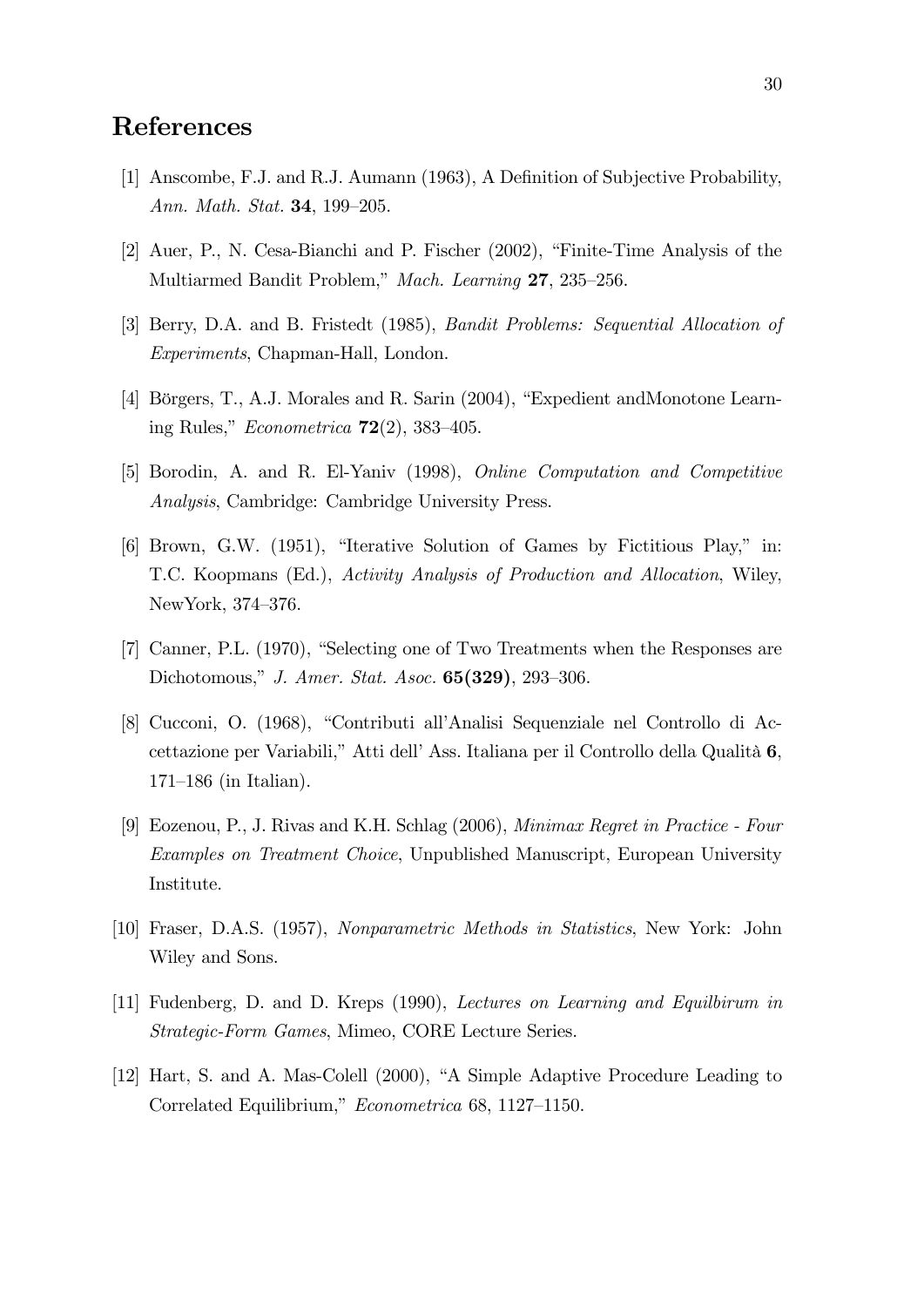- [13] Lai, T.L. and H. Robbins (1985), "Asymptotically Efficient Adaptive Allocation Rules," Adv. Appl. Math.  $6, 4-22$ .
- [14] Lakshmivarahan, S. and M. A. L. Thathachar  $(1973)$ , "Absolutely Expedient Learning Algorithms for Stochastic Automata," IEEE Trans. Syst., Man. Cybernetics, vol.  $SMC-3$ , 281-286.
- [15] Manski, C. (2005), Social Choice with Partial Knowledge of Treatment Response. Princeton, Oxford: Princeton University Press.
- [16] Milnor, J. (1954), Games Against Nature. In Decision Processes, ed. R.M. Thrall, C.H. Coombs & R.L. Davis. New York: John Wiley & Sons.
- [17] Rustichini, A. (1999), "Optimal Properties of Stimulus–Response Learning Models,"  $Games\ Econ. Beh.$  **29**, 244–273.
- [18] Savage, L. J.  $(1951)$ , "The Theory of Statistical Decision," J. Amer. Stat. Assoc.  $46(253), 55-67.$
- [19] Savage, L.J. (1954), The Foundations of Statistics, New York: John Wiley & Sons..
- $[20]$  Schlag, K.H. (1998), "Why Imitate, and if so, How? A Boundedly Rational Approach to Multi-Armed Bandits," J. Econ. Theory  $78(1)$ , 130–156.
- [21] Schlag, K.H. (1999), "Which One Should I Imitate," J. Math. Econ.  $31(4)$ , 493-522.
- [22] Schlag, K.H. (2002), How to Choose A Boundedly Rational Approach to Repeated Decision Making, Unpublished Manuscript, European University Institute.
- [23] Schlag, K.H. (2003), How to Minimize Maximum Regret in Repeated Decision-Making, Unpublished Manuscript, European University Institute.
- [24] Schlag, K.H. (2006a), Eleven Tests needed for a Recommendation, European University Institute Working Paper ECO 2006-2, January 17.
- [25] Schlag, K.H. (2006b), Nonparametric Minimax Risk Estimates and Most Powerful Tests for Means, Unpublished Manuscript, European University Institute.